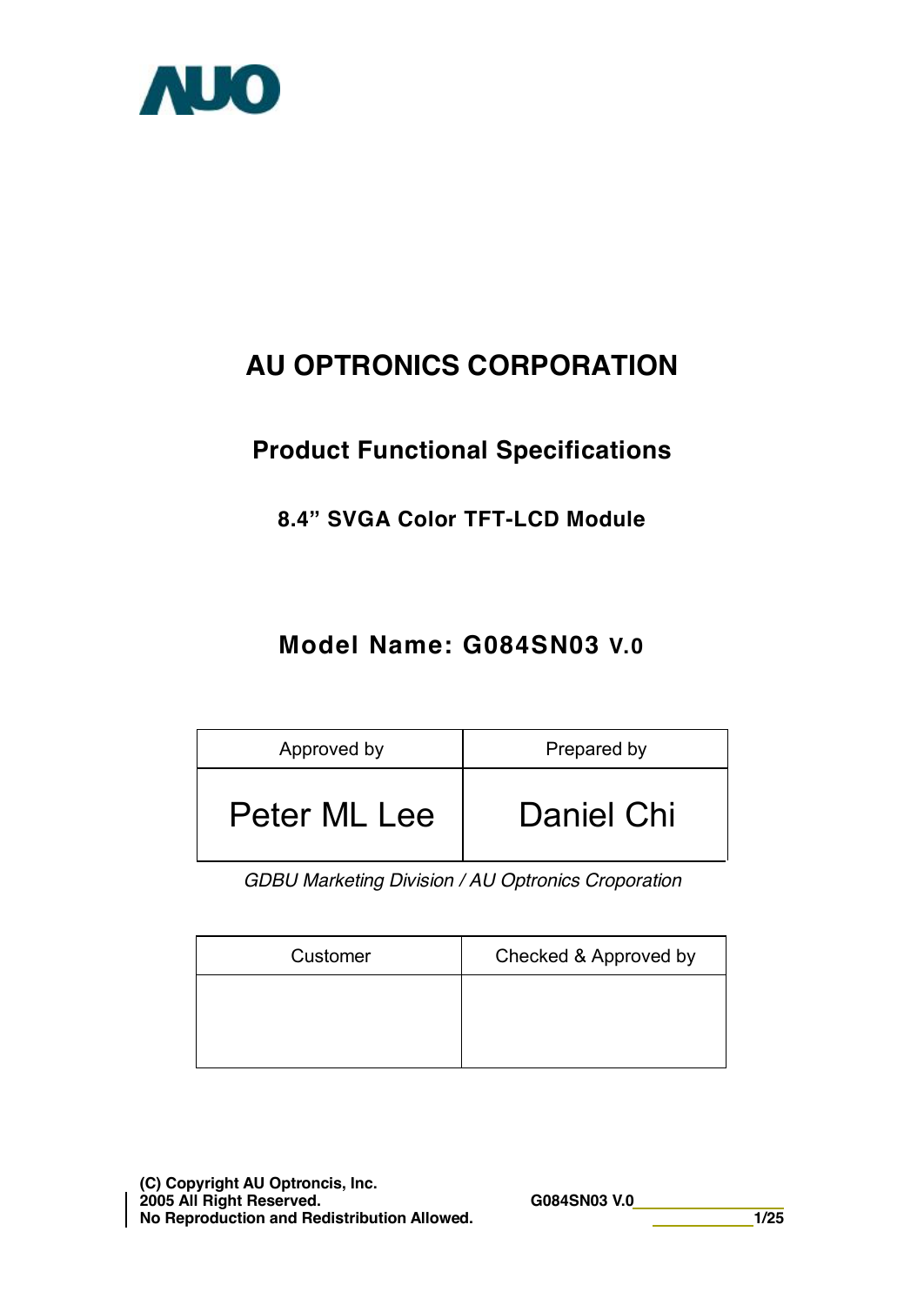

*Version: 0.4 Total Pages: 25 Date: 2006/9/19* 

Product Functional Specification

8.4 inch SVGA Color TFT LCD Module Model Name: G084SN03 V.0

- ( ) Preliminary Specification
- ( ) Final Specification

Note: This Specification is subject to change without notice.

**(C) Copyright AU Optroncis, Inc. 2005 All Right Reserved. G084SN03 V.0 No Reproduction and Redistribution Allowed. 2/25**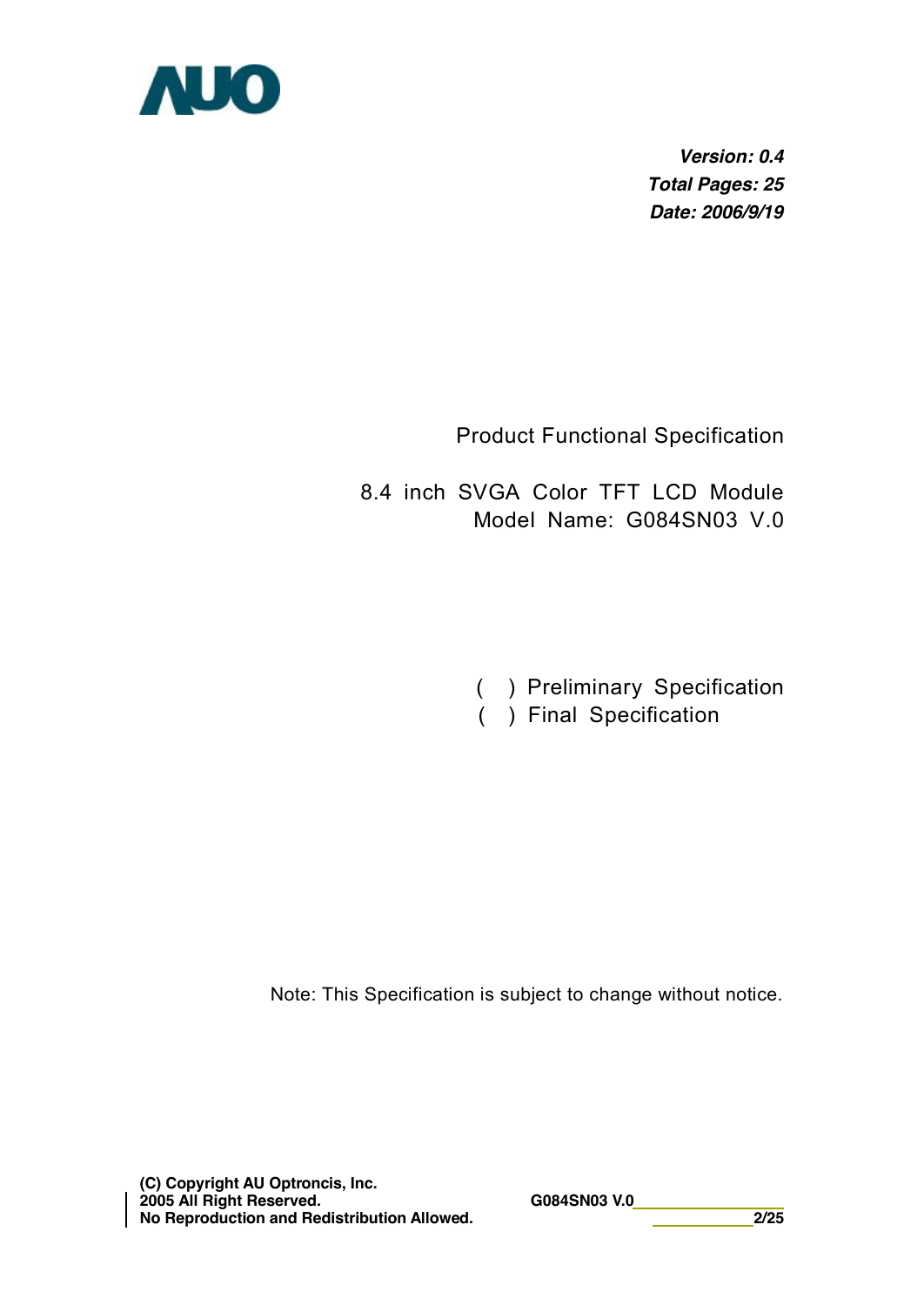

| 1.0  |     |                                          |  |  |  |
|------|-----|------------------------------------------|--|--|--|
| 2.0  |     |                                          |  |  |  |
|      | 2.1 | <b>Display Characteristics</b>           |  |  |  |
|      | 2.2 | <b>Functional Block Diagram</b>          |  |  |  |
| 3.0  |     |                                          |  |  |  |
| 4.0  |     |                                          |  |  |  |
| 5.0  |     |                                          |  |  |  |
|      | 5.1 | Connectors                               |  |  |  |
|      | 5.2 | Signal Pin                               |  |  |  |
|      | 5.3 | <b>Signal Description</b>                |  |  |  |
|      | 5.4 | <b>Signal Electrical Characteristics</b> |  |  |  |
|      | 5.5 | <b>Signal for Lamp Connector</b>         |  |  |  |
| 6.0  |     |                                          |  |  |  |
| 7.0  |     |                                          |  |  |  |
| 8.0  |     |                                          |  |  |  |
|      | 8.1 | <b>Timing Characteristics</b>            |  |  |  |
|      | 8.2 | <b>Timing Definition</b>                 |  |  |  |
|      | 8.3 | <b>Timing Chart</b>                      |  |  |  |
| 9.0  |     |                                          |  |  |  |
| 10.0 |     |                                          |  |  |  |
| 11.0 |     |                                          |  |  |  |
| 12.0 |     |                                          |  |  |  |
| 13.0 |     |                                          |  |  |  |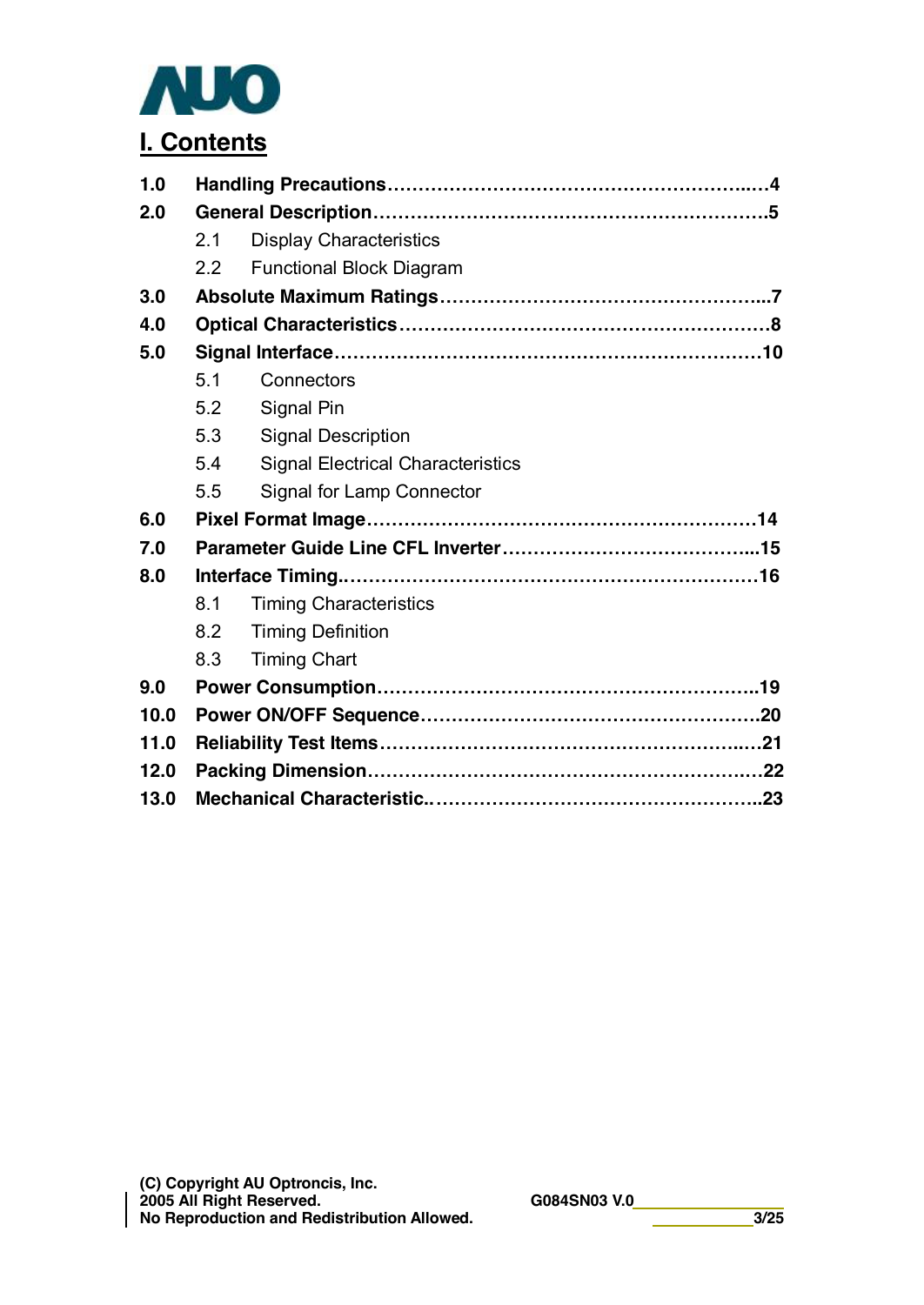

| <b>Version and Date</b><br>Page |            |     | <b>Old Description</b> | <b>New Description</b>          | Remark |
|---------------------------------|------------|-----|------------------------|---------------------------------|--------|
| 0.1                             | 2005/05/20 | All | N/A                    | lFirst draft                    |        |
| 0.2                             | 2005/08/09 | 6   | IN/A                   | Add a discription of RoHs       |        |
| 0.3                             | 2005/08/29 | 9   | View angle 60/60/60/40 | View angle 65/65/65/45          |        |
| 0.4                             | 2006/09/19 | 2   |                        | Change to "Final Specification" |        |
|                                 |            |     |                        |                                 |        |
|                                 |            |     |                        |                                 |        |
|                                 |            |     |                        |                                 |        |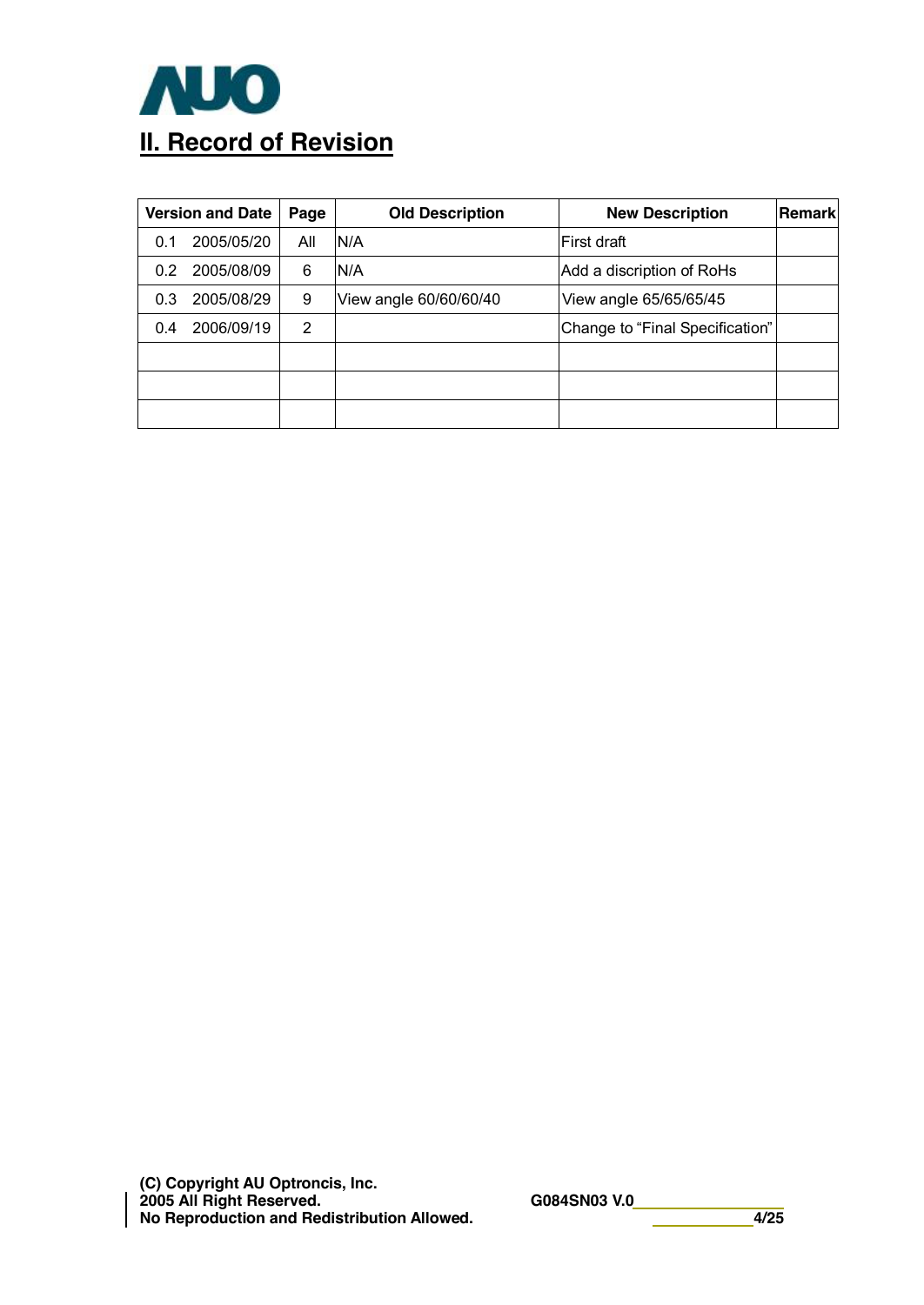

- 1) Since front polarizer is easily damaged, pay attention not to scratch it.
- 2) Be sure to turn off power supply when inserting or disconnection from input connector.
- 3) Wipe off water drop immediately. Long contact with water may cause discoloration or spots.
- 4) When the panel surface is soiled, wipe it with absorbent cotton or other soft cloth.
- 5) Since the panel is made of glass, it may break or crack if dropped or bumped on hard surface.
- 6) Since CMOS LSI is used in this module, take care of static electricity and insure human earth when handling.
- 7) Do not open nor modify the module Assembly.
- 8) Do not press the reflector sheet at the back of the module to any directions.
- 9) In case if a module has to be put back into the packing container slot after once it was taken out from the container, do not press the center of the CCFL Reflector edge. Instead, press at the far ends of the CFL Reflector edge softly. Otherwise the TFT module may be damaged.
- 10) At the insertion or removal of the Signal Interface Connector, be sure not to rotate nor tilt the interface Connector of the TFT module.
- 11) After installation of the TFT module into an enclosure, do not twist nor bend the TFT module even momentary. At designing the enclosure, it should be taken into consideration that no bending/twisting forces are applied to the TFT module from outside. Otherwise the TFT module may be damaged.
- 12) Cold cathode fluorescent lamp in LCD contains a small amount of mercury. Please follow local ordinances or regulations for disposal.
- 13) Small amount of materials having no flammability grade is used in the LCD module should be supplied by power complied with requirements of Limited Power Source, or be applied exemption.
- 14) The LCD module is designed so that the CFL in it is supplied by Limited Current Circuit. Do not connect the CFL in Hazardous Voltage Circuit.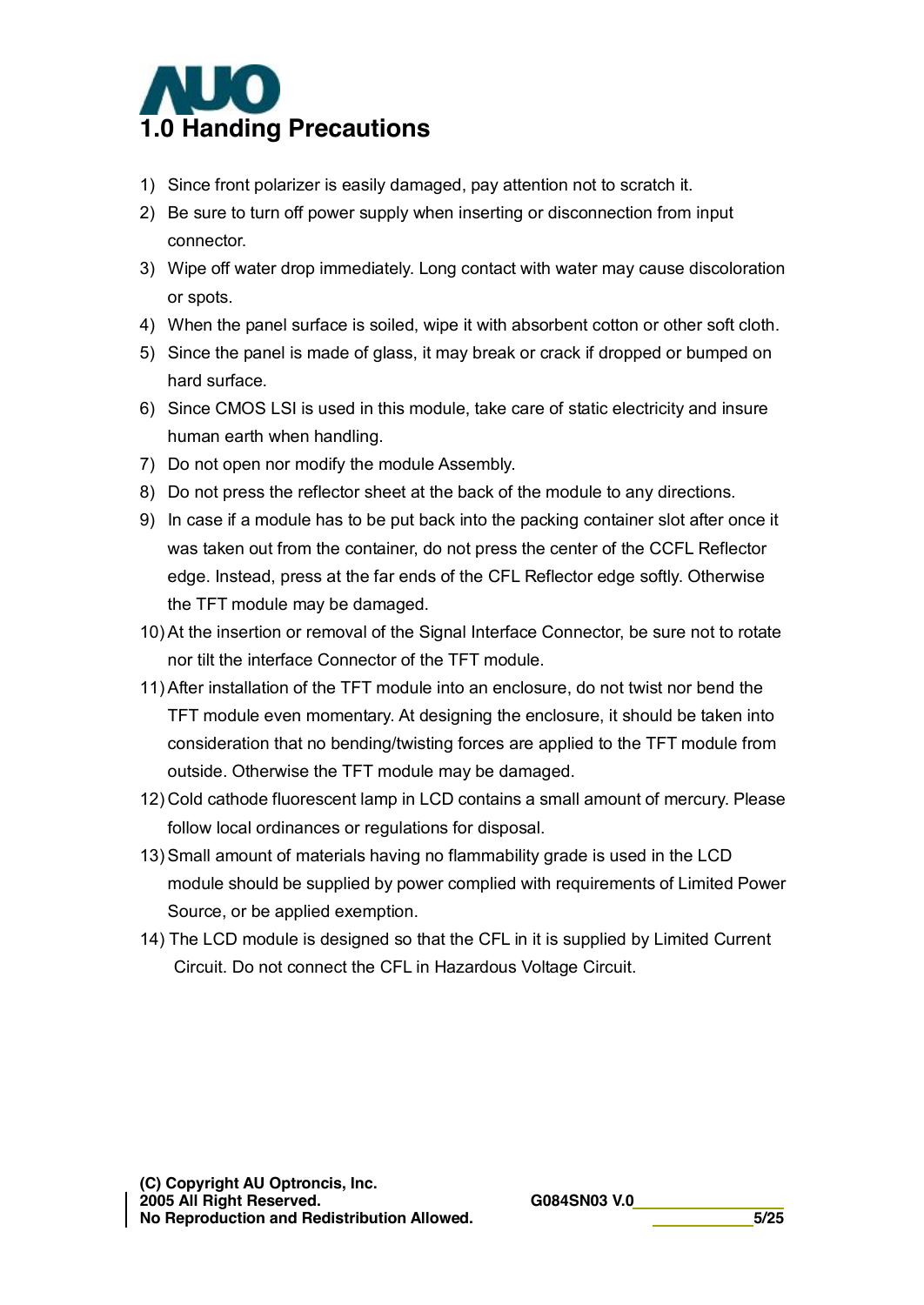

## **2.0 General Description**

This specification applies to the 8.4 inch color TFT LCD module B084SN03 V.0.

This module is designed for General Display.

The screen format is intended to support the SVGA (800(H) x 600(V)) screen and

262k colors (RGB 6-bits data driver).

All input signals are LVDS interface compatible.

The module does not contain an inverter card for backlight.

This is an RoHs product.

### 2.1 Display Characteristics

The following items are characteristics summary on the table under 25℃ condition:

| <b>Items</b>                          | <b>Unit</b>          | <b>Specifications</b>                 |
|---------------------------------------|----------------------|---------------------------------------|
| Screen Diagonal                       | [mm]                 | 213.4 (8.4")                          |
| Active Area                           | [mm]                 | $170.4(H) \times 127.8(V)$            |
| Pixel H x V                           |                      | 800(x3) x 600                         |
| <b>Pixel Pitch</b>                    | [mm]                 | $0.213(H) \times 0.213(V)$            |
| <b>Pixel Arrangement</b>              |                      | R.G.B. Vertical Stripe                |
| Display Mode                          |                      | Normally White                        |
| Typical White Luminance (ICFL=4.6 mA) | [cd/m <sup>2</sup> ] | 220 Typ. (center)                     |
| <b>Contrast Ratio</b>                 |                      | $500:1$ Typ.                          |
| <b>Optical Rise Time/Fall Time</b>    | [msec]               | 10/25 Typ.                            |
| Nominal Input Voltage VDD             | [Volt]               | $+3.3$ Typ.                           |
| <b>Typical Power Consumption</b>      | [Watt]               | 3.3 Typ                               |
| (VDD line + VCFL line)                |                      |                                       |
| Weight                                | [Grams]              | $215 + 10$                            |
| <b>Physical Size</b>                  | [mm]                 | 203.0(W) x 142.5(H) x 5.7(D)          |
| <b>Electrical Interface</b>           |                      | 1 channel LVDS                        |
| <b>Support Color</b>                  |                      | Native 262K colors (RGB 6-bit driver) |
| <b>Temperature Range</b>              |                      |                                       |
| Operating                             | [°C]                 | 0 to $+50$                            |
| Storage(Shipping)                     | [°C]                 | $-20$ to $+60$                        |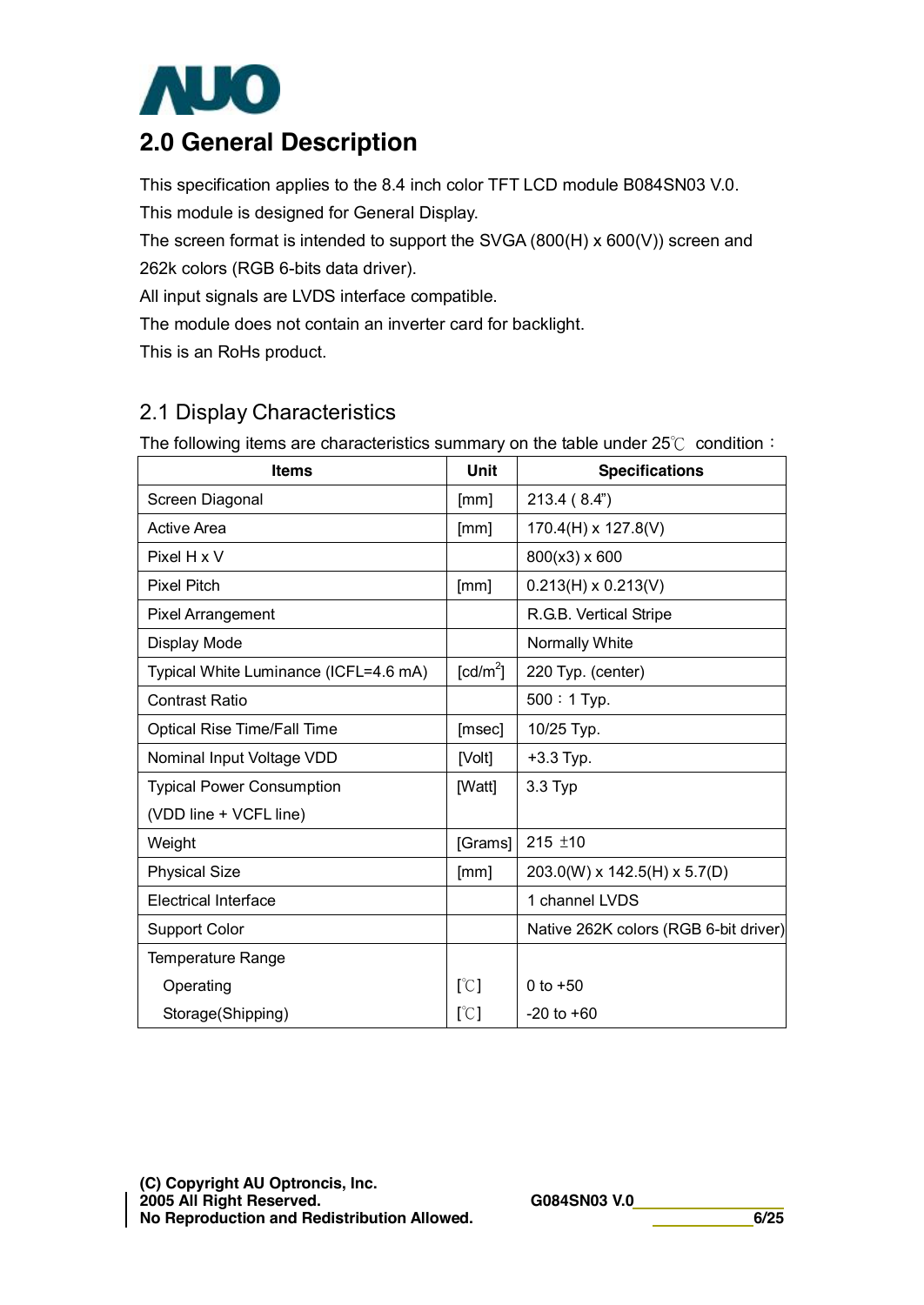

The following diagram shows the functional block of the 8.4 inches Color TFT LCD Module:

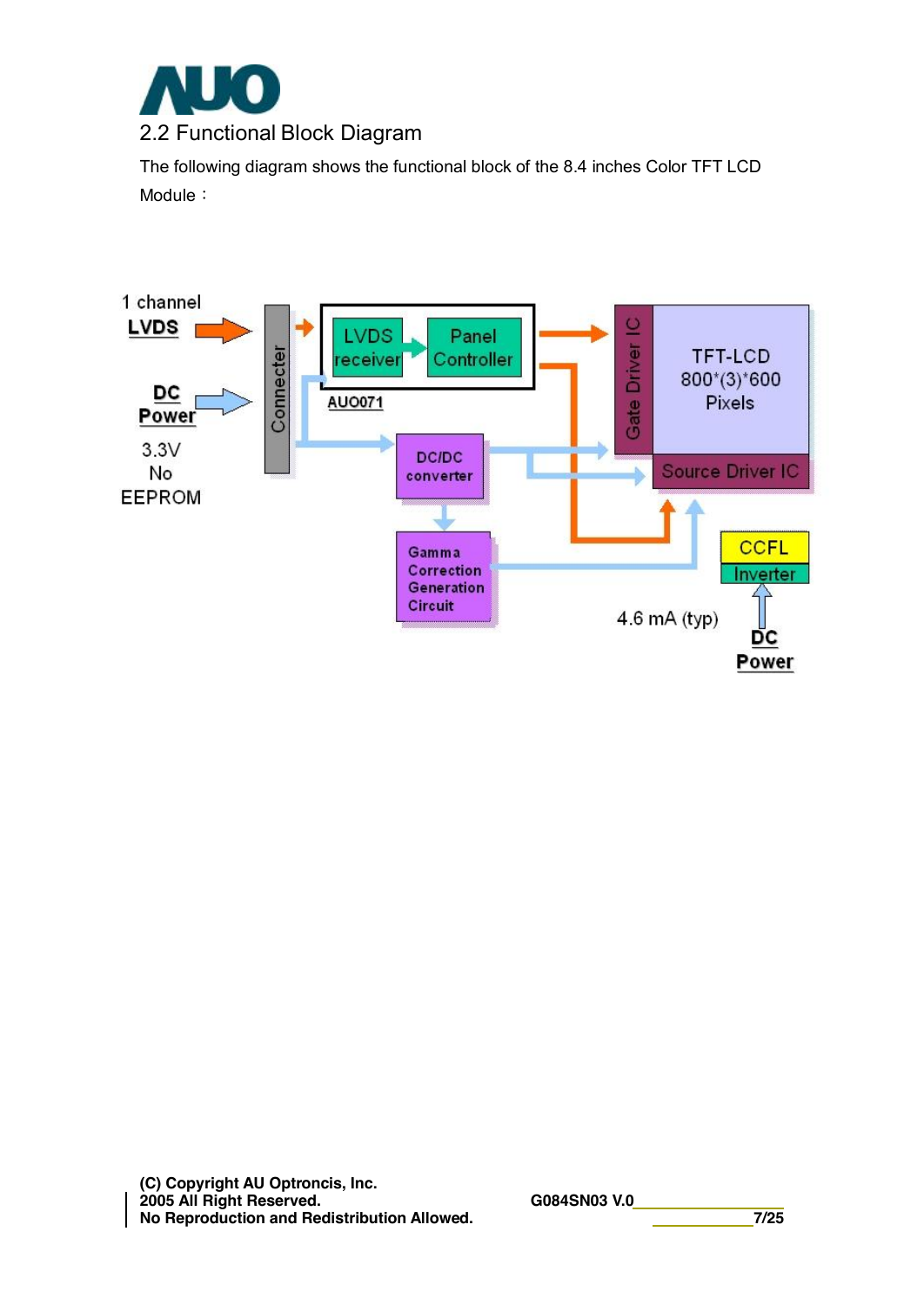

| <b>Item</b>                  | Symbol      | Min    | Max         | Unit     | <b>Conditions</b> |
|------------------------------|-------------|--------|-------------|----------|-------------------|
| Logic/LCD Drive Voltage      | <b>VDD</b>  | $-0.3$ | $+4.0$      | [Volt]   |                   |
| Input Voltage of Signal      | Vin         | $-0.3$ | $VDD+0.3$   | [Volt]   |                   |
| <b>CCFL Current</b>          | <b>ICFL</b> | 3      | 6           | [mA] rms |                   |
| <b>CCFL Ignition Voltage</b> | Vs          | 441    | 539         | Vrms     |                   |
| <b>Operating Temperature</b> | <b>TOP</b>  | 0      | +50         | [°C]     | Note1             |
| <b>Operating Humidity</b>    | <b>HOP</b>  | 8      | 90          | [%RH]    | Note1             |
| Storage Temperature          | TST         | $-20$  | +60         | [°C]     | Note <sub>1</sub> |
| Storage Humidity             | <b>HST</b>  | 5      | 90          | [%RH]    | Note <sub>1</sub> |
| Vibration                    |             |        | 1.0, 10-500 | [G, Hz]  | 2hr/axis X, Y, Z  |
| Shock                        |             |        | 220, 2      | [G, ms]  | Half sine wave    |

Absolute maximum ratings of the module is as follows:

**Note1**: Maximum Wet-Bulb should be 39℃ and no condensation.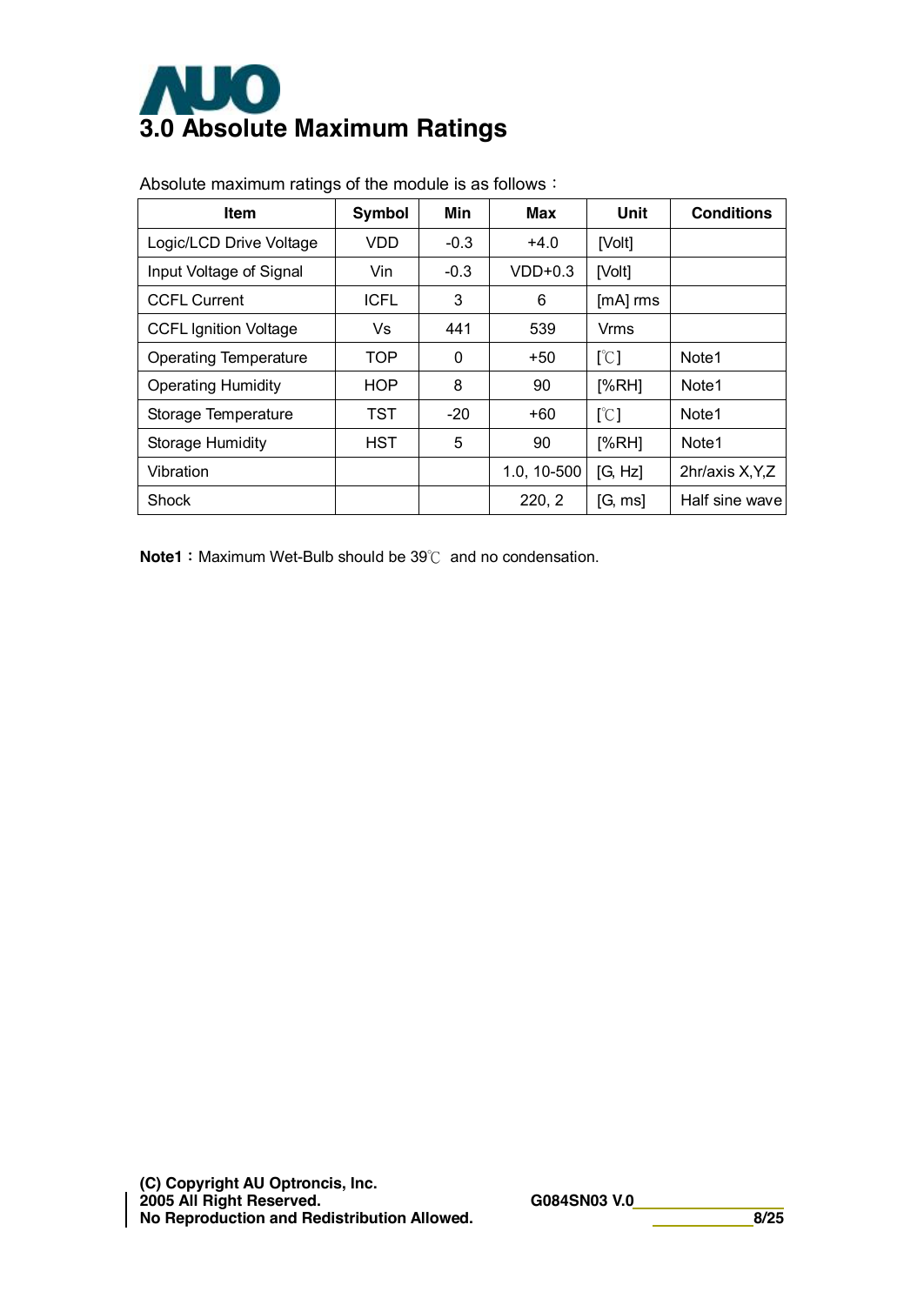

## **4.0 Optical Characteristics**

The optical characteristics are measured under stable conditions as follows under 25℃ condition:

| <b>Item</b>             | <b>Unit</b>            | <b>Conditions</b>    | Min.     | Typ.     | Max.  |
|-------------------------|------------------------|----------------------|----------|----------|-------|
| <b>Viewing Angle</b>    | [degree]               | Horizontal (Right)   |          | 65       |       |
|                         | [degree]               | $K = 10$<br>(Left)   |          | 65       |       |
| K: Contrast ratio       | [degree]               | Vertical<br>(Upper)  |          | 65       |       |
|                         | [degree]               | $K = 10$<br>(Lower)  |          | 45       |       |
| <b>White Uniformity</b> |                        | 9 Points             |          |          | 1.6   |
| Contrast ratio          |                        | $\theta = 0^{\circ}$ | 300      | 500      |       |
| Response Time           | [msec]                 | Rising               |          | 10       | 20    |
| (Room Temp)             | [msec]                 | Falling              |          | 25       | 30    |
| Color                   |                        | Red<br>X             | 0.540    | 0.570    | 0.600 |
| Chromaticity            |                        | Red<br>y             | 0.290    | 0.320    | 0.350 |
| Coordinates(CIE)        |                        | Green<br>X           | 0.290    | 0.320    | 0.350 |
|                         |                        | Green<br>y           | 0.530    | 0.560    | 0.590 |
|                         |                        | Blue<br>X            | 0.120    | 0.150    | 0.180 |
|                         |                        | <b>Blue</b><br>v     | 0.090    | 0.120    | 0.150 |
|                         |                        | White<br>X           | 0.280    | 0.310    | 0.340 |
|                         |                        | White<br>y           | 0.300    | 0.330    | 0.360 |
| White Luminance         | $\lceil cd/m^2 \rceil$ | $\theta = 0^{\circ}$ | 200      | 220      |       |
| (ICFL 4.6 mA)           |                        |                      | (Center) | (Center) |       |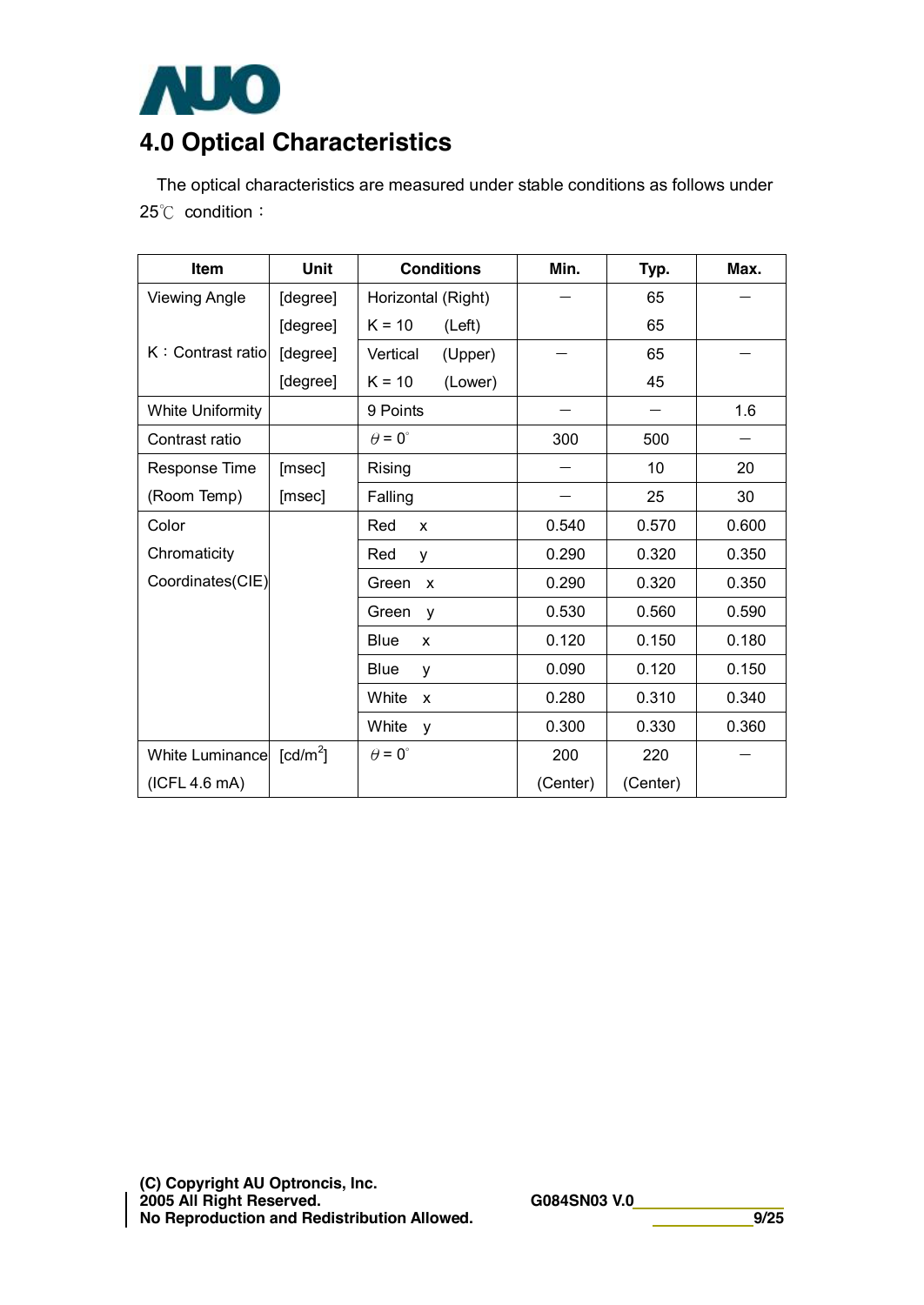

#### **Note 1: Definition of white uniformity:**

White uniformity is calculated with the following formula. Luminance are measured at the following nine points (1~9).

 $δ$ <sub>W</sub> Maximum Brightness of nine points Minimum Brightness of nine points



**(C) Copyright AU Optroncis, Inc. 2005 All Right Reserved. G084SN03 V.0 No Reproduction and Redistribution Allowed. 10/25**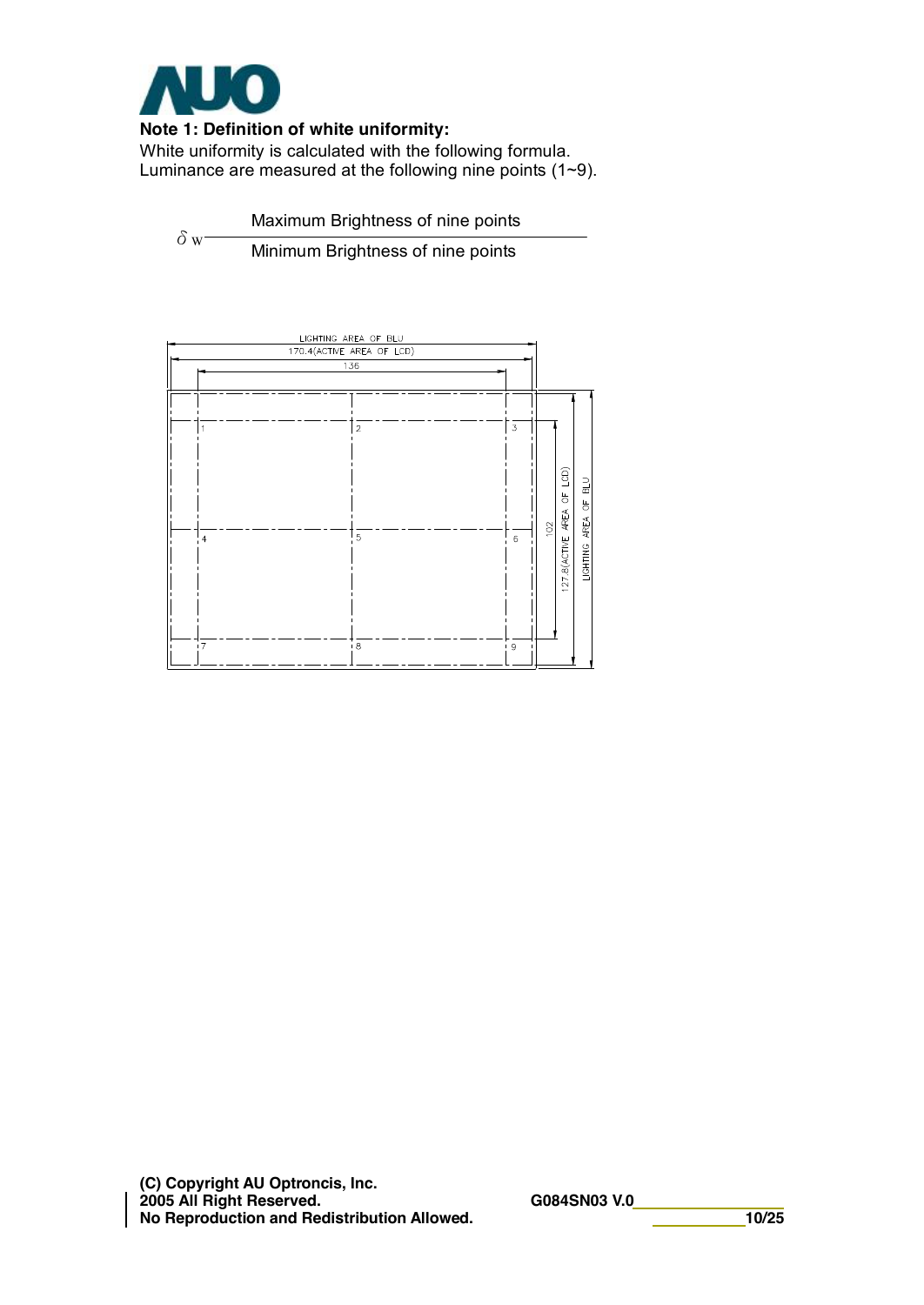

### 5.1 Connectors

Physical interface is described as for the connector on module.

These connectors are capable of accommodating the following signals and will be following components.

| <b>Connector Name / Designation</b>   | For Signal Connector          |
|---------------------------------------|-------------------------------|
| <b>Manufacturer</b>                   | <b>HIROSE</b>                 |
| <b>Type / Part Number</b>             | <b>HRS DF 19K-20P-1H</b>      |
| <b>Mating Connector / Part Number</b> | HRS DF19G-20S-1C (WIRE TYPE)) |
| <b>Mating Connector / Part Number</b> | HRS DF19-20S-1F (FPC TYPE)    |

| <b>Connector Name / Designation</b>   | For Lamp Connector |
|---------------------------------------|--------------------|
| <b>Manufacturer</b>                   | JST                |
| <b>Type / Part Number</b>             | <b>BHSR-02VS-1</b> |
| <b>Mating Connector / Part Number</b> | SM02B-BHSS-1-TB    |

### 5.2 Signal Pin

| Pin No.        | <b>Signal Name</b> | Pin No. | <b>Signal Name</b> |
|----------------|--------------------|---------|--------------------|
| 1              | <b>VDD</b>         | 2       | <b>VDD</b>         |
| 3              | <b>GND</b>         | 4       | <b>GND</b>         |
| 5              | RxIN0-             | 6       | RxIN0+             |
| $\overline{7}$ | <b>GND</b>         | 8       | RxIN1-             |
| 9              | RxIN1+             | 10      | <b>GND</b>         |
| 11             | RxIN2-             | 12      | RxIN2+             |
| 13             | <b>GND</b>         | 14      | CKIN-              |
| 15             | CKIN+              | 16      | <b>GND</b>         |
| 17             | <b>NC</b>          | 18      | NC                 |
| 19             | <b>GND</b>         | 20      | <b>GND</b>         |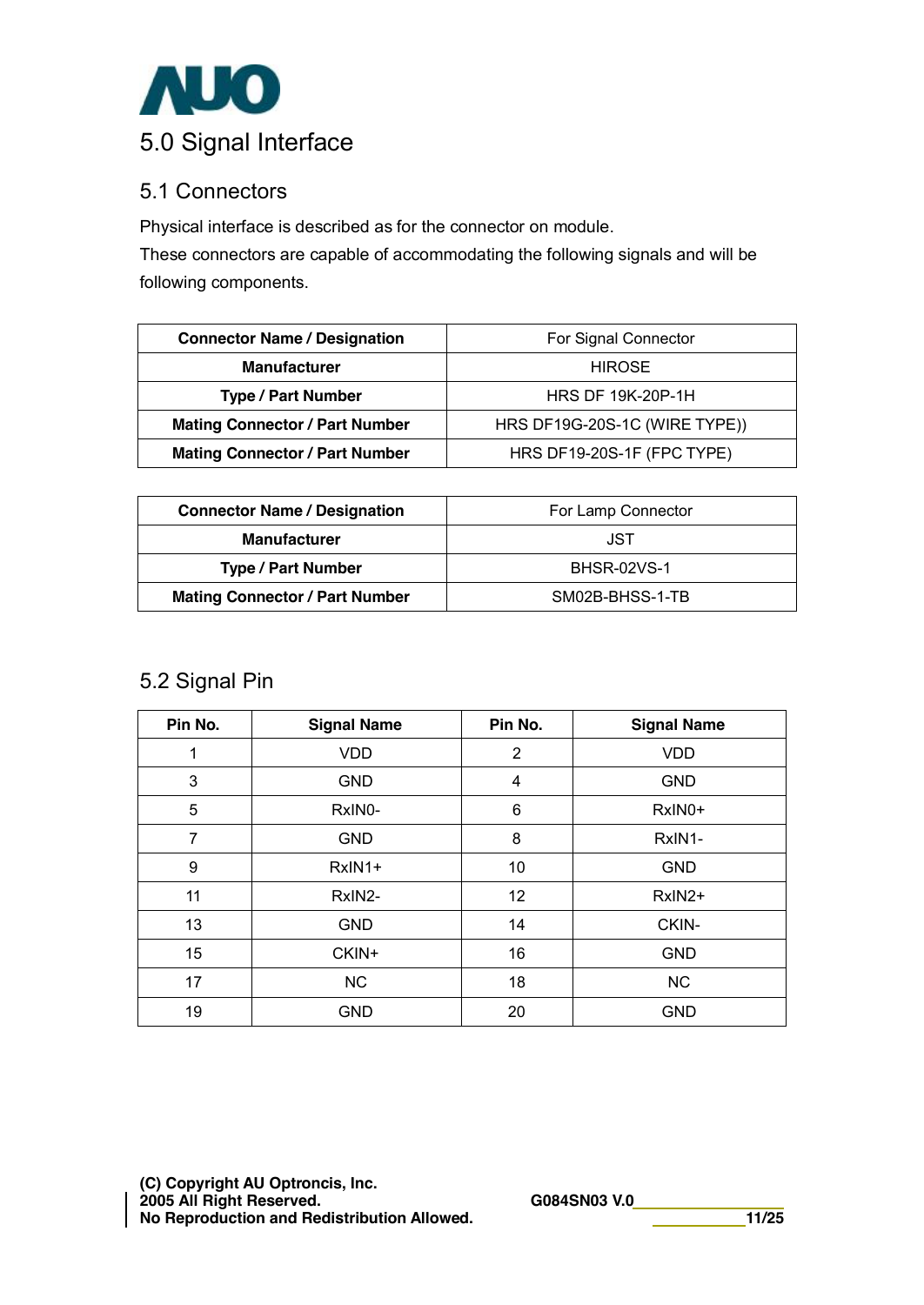

The module using a LVDS receiver. LVDS is a differential signal technology for LCD interface and high speed data transfer device. Transmitter shall be SN75LVDS84 (negative edge sampling) or compatible.

**Note**: Input signals shall be low or Hi-Z state when VDD is off.

| <b>Signal Name</b> | <b>Description</b>                                           |
|--------------------|--------------------------------------------------------------|
| RxINO-, RxINO+     | LVDS differential data input (Red0-Red5, Green0)             |
| RxIN1-, RxIN1+     | LVDS differential data input (Green1-Green5, Blue0-Blue1)    |
| RxIN2-, RxIN2+     | LVDS differential data input (Blue2-Blue5, Hsync, Vsync, DE) |
| CKIN-, CKIN+       | LVDS differential clock input                                |
| <b>VDD</b>         | +3.3V Power Supply                                           |
| <b>GND</b>         | Ground                                                       |
| <b>NC</b>          | No Connection                                                |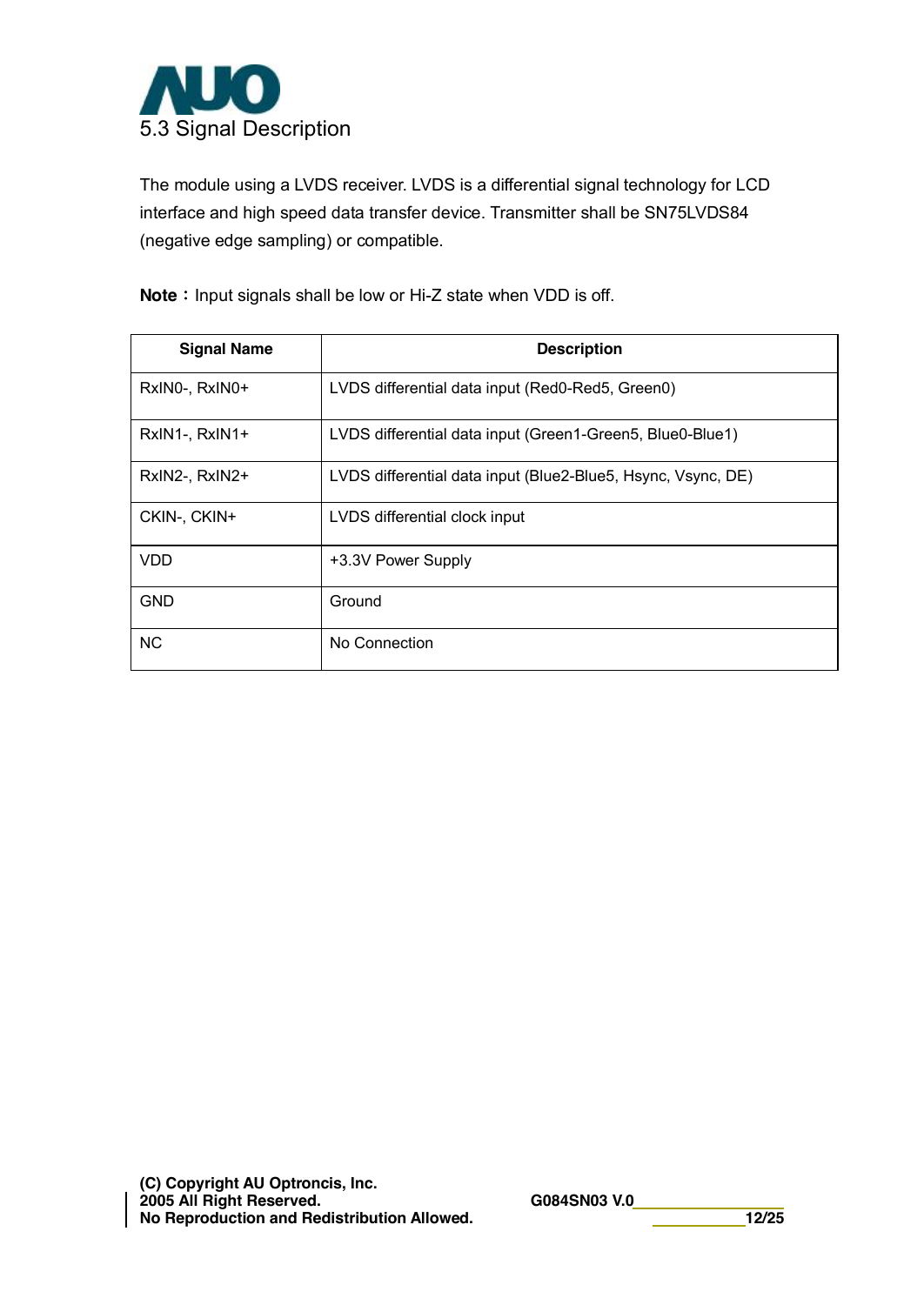

| <b>Signal Name</b> | <b>Description</b>     |                                                        |
|--------------------|------------------------|--------------------------------------------------------|
| +RED5              | Red Data 5 (MSB)       | Red-pixel Data                                         |
| +RED4              | Red Data 4             | Each red pixel's brightness data consists of these     |
| +RED3              | Red Data 3             | 6 bits pixel data.                                     |
| +RED2              | Red Data 2             |                                                        |
| +RED1              | Red Data 1             |                                                        |
| +RED0              | Red Data 0 (LSB)       |                                                        |
|                    | Red-pixel Data         |                                                        |
| +GREEN5            | Green Data 5 (MSB)     | Green-pixel Data                                       |
| +GREEN4            | Green Data 4           | Each green pixel's brightness data consists of these   |
| +GREEN3            | Green Data 3           | 6 bits pixel data.                                     |
| +GREEN2            | Green Data 2           |                                                        |
| +GREEN1            | Green Data 1           |                                                        |
| +GREEN0            | Green Data 0 (LSB)     |                                                        |
|                    | Green-pixel Data       |                                                        |
| +BLUE5             | Blue Data 5 (MSB)      | <b>Blue-pixel Data</b>                                 |
| +BLUE4             | Blue Data 4            | Each blue pixel's brightness data consists of these    |
| +BLUE3             | Blue Data 3            | 6 bits pixel data.                                     |
| +BLUE2             | Blue Data 2            |                                                        |
| +BLUE1             | Blue Data 1            |                                                        |
| +BLUE0             | Blue Data 0 (LSB)      |                                                        |
|                    | <b>Blue-pixel Data</b> |                                                        |
| <b>CLK</b>         | Data Clock             | The typical frequency is 40MHz. The signal is          |
|                    |                        | used to strobe the pixel data and DE signals.          |
|                    |                        | All pixel data shall be valid at the falling edge when |
|                    |                        | the DE signal is high.                                 |
| DE                 | <b>Display Timing</b>  | This signal is strobed at the falling edge of CLK.     |
|                    |                        | When the signal is high, the pixel data shall be valid |
|                    |                        | to be displayed.                                       |
| <b>VSYNC</b>       | <b>Vertical Sync</b>   | The signal is synchronized to CLK.                     |
| <b>HSYNC</b>       | Horizontal Sync        | The signal is synchronized to CLK.                     |

**Note**: Output signals from any system shall be low or Hi-Z state when VDD is off.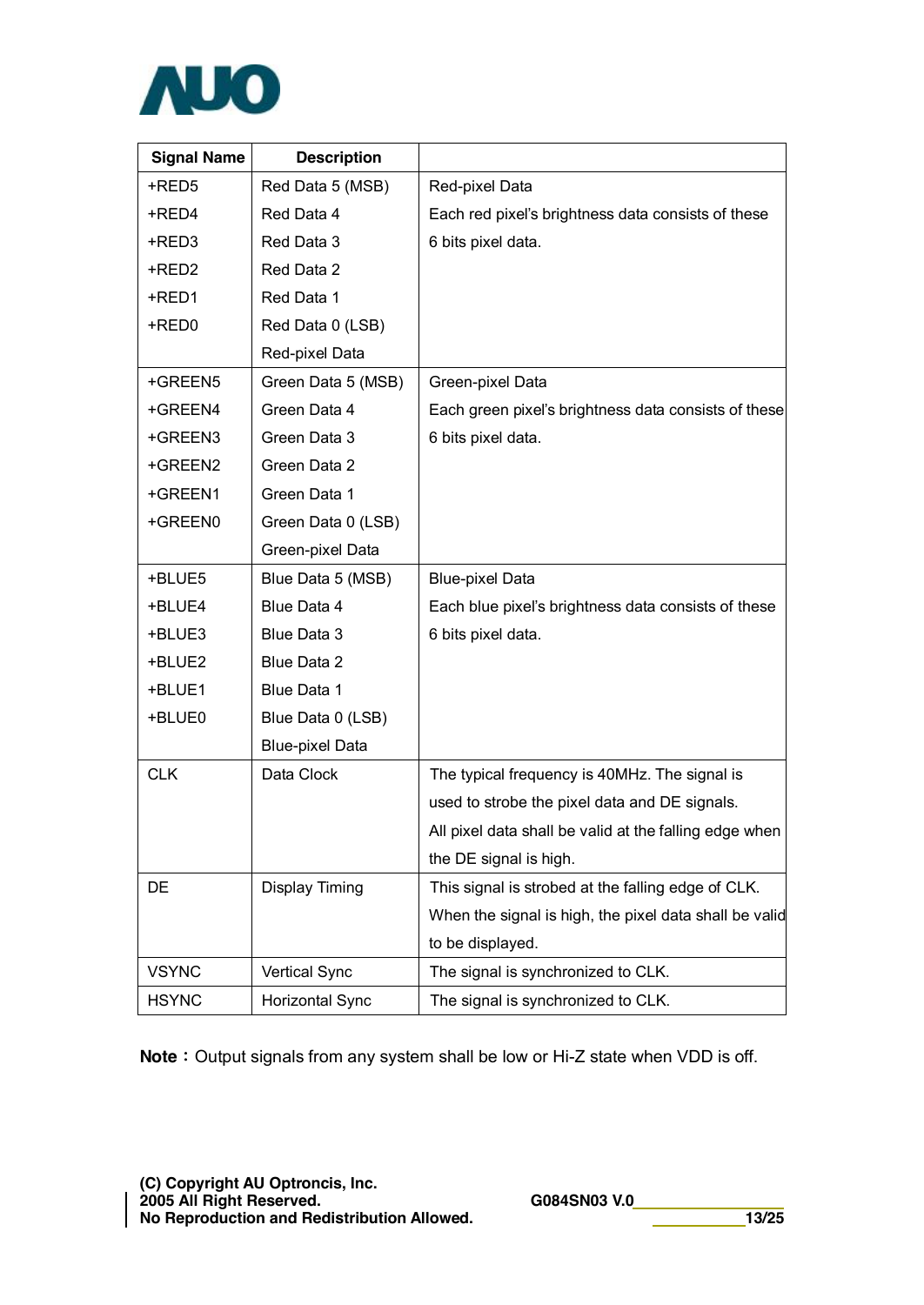

Input signals shall be low or Hi-Z state when VDD is off.

It is recommended to refer the specifications of SN75LVDS86(Texas Instruments) in detail.

| <b>Item</b>                      | Symbol      | Min.                         | Typ. | Max.                        | Unit       |
|----------------------------------|-------------|------------------------------|------|-----------------------------|------------|
| The differential level           | VID         | 0.1                          |      | 0.6                         | V          |
| The common mode input<br>voltage | <b>VIC</b>  | <b>VID</b><br>$\overline{2}$ |      | VID.<br>24<br>$\mathcal{D}$ | V          |
| The input setup time             | tsu         | 0.5                          |      |                             | ns         |
| The input hold time              | thd         | 0.5                          |      |                             | ns         |
| High-level input voltage         | <b>VIAP</b> | 2.0                          |      |                             | V          |
| Low-level input voltage          | <b>VIAM</b> |                              |      | 0.8                         | v          |
| Clock frequency                  | <b>CLK</b>  | 31                           |      | 68                          | <b>MHz</b> |

Signal electrical characteristics are as follows:



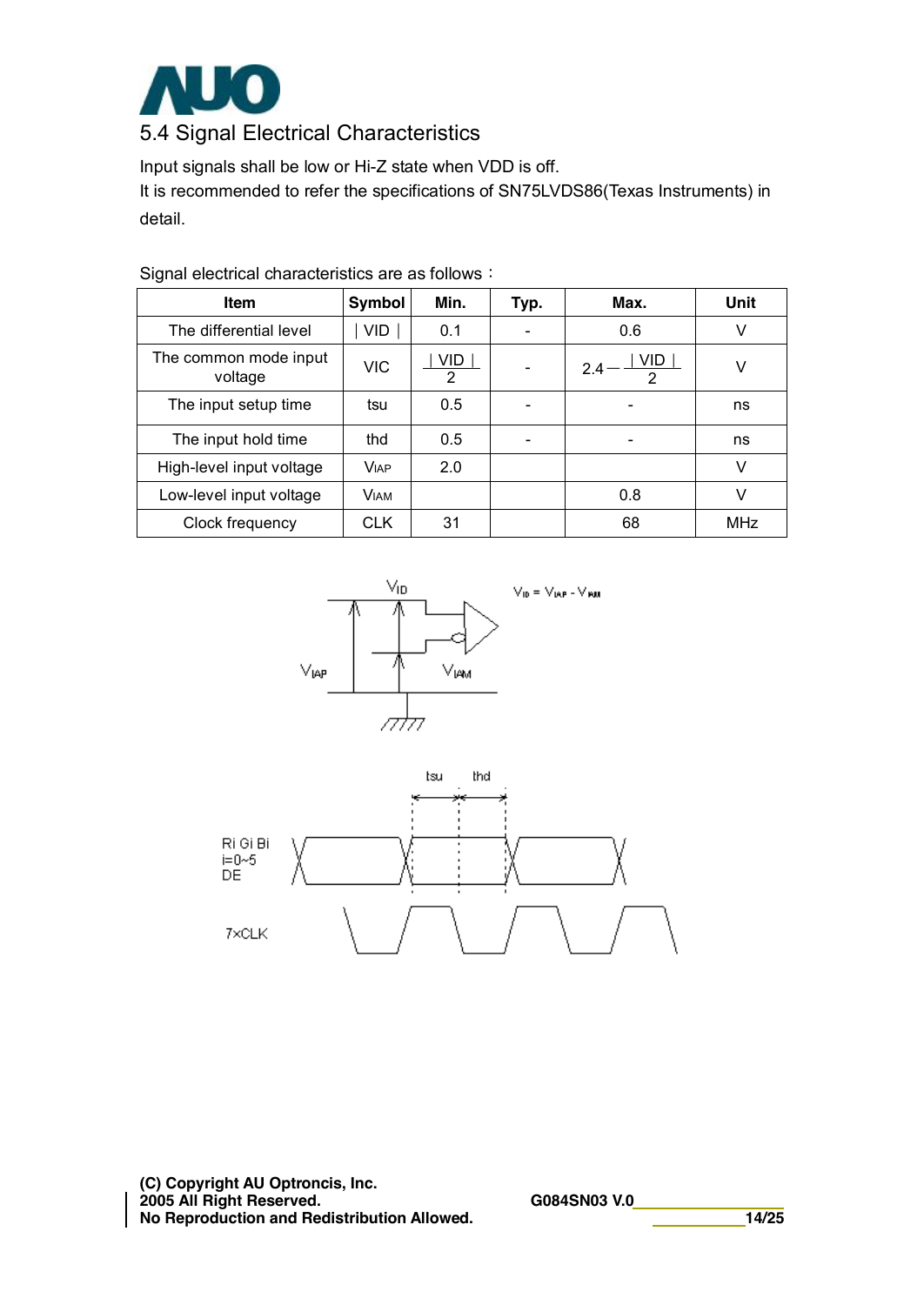

| Pin no. | Symbol | <b>Function</b>         | <b>Remark</b>      |
|---------|--------|-------------------------|--------------------|
|         |        | CCFL power supply(H.V.) | Cable color: Pink  |
|         |        | CCFL power supply(GND)  | Cable color: White |

## **6.0 Pixel Format Image**

Following figure shows the relationship of the input signals and LCD pixel format:

|            |              | $\mathbf{1}$    |       | $\overline{\phantom{0}}$ |   |  |  |  |  |  |  |   | 799            | 800   |   |              |
|------------|--------------|-----------------|-------|--------------------------|---|--|--|--|--|--|--|---|----------------|-------|---|--------------|
| 1st Line   | R            |                 | G B R | G                        | B |  |  |  |  |  |  | R |                | G B R | G | B            |
|            |              | n               |       |                          |   |  |  |  |  |  |  |   |                |       |   |              |
|            |              |                 |       |                          |   |  |  |  |  |  |  |   |                |       |   |              |
|            |              | $\blacksquare$  |       |                          |   |  |  |  |  |  |  |   |                |       |   |              |
|            |              | $\blacksquare$  |       | $\blacksquare$           |   |  |  |  |  |  |  |   | $\blacksquare$ |       |   |              |
|            |              |                 |       |                          |   |  |  |  |  |  |  |   |                |       |   |              |
|            |              | $\blacksquare$  |       |                          |   |  |  |  |  |  |  |   |                |       |   |              |
|            |              |                 |       |                          |   |  |  |  |  |  |  |   |                |       |   |              |
|            |              | $\blacksquare$  |       |                          |   |  |  |  |  |  |  |   |                |       |   |              |
|            |              |                 |       |                          |   |  |  |  |  |  |  |   |                |       |   |              |
|            |              |                 |       |                          |   |  |  |  |  |  |  |   |                |       |   |              |
|            |              |                 |       |                          |   |  |  |  |  |  |  |   |                |       |   |              |
|            |              |                 |       |                          |   |  |  |  |  |  |  |   |                |       |   |              |
| 600th Line | $\mathsf{R}$ | $\vert G \vert$ | B R   | G                        | B |  |  |  |  |  |  | R | G              | B R   | G | $\mathsf{B}$ |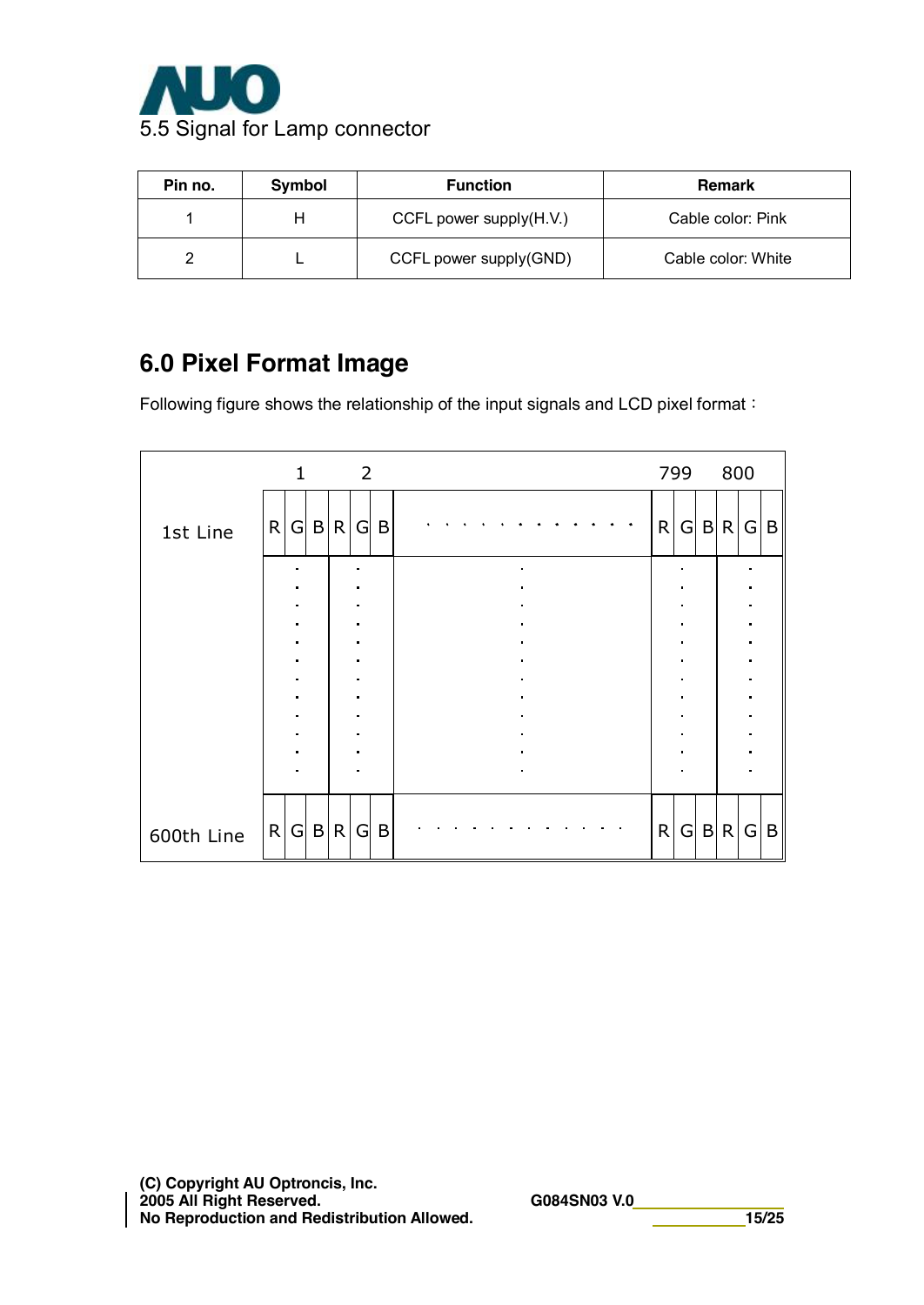

## **7.0 Parameter guide line for CFL inverter**

| <b>Parameter</b>                | Min    | <b>Typ</b> | Max                    | <b>Units</b>      | Condition             |
|---------------------------------|--------|------------|------------------------|-------------------|-----------------------|
| White Luminance                 | 200    | 220        |                        | Cd/m <sup>2</sup> |                       |
| CCFL current (ICFL)             | 3.0    | 4.6        |                        | mArms             | Note1                 |
| <b>CCFL Frequency (FCFL)</b>    | 50     | 60         | 80                     | <b>KHz</b>        | Note4                 |
| CCFL Ignition Voltage (Vs)      |        |            | 1070(T=0 $^{\circ}$ C) | Vrms              | Note <sub>3</sub>     |
|                                 |        |            | 820(T=25 $°C$ )        |                   |                       |
| <b>CCFL Voltage (Reference)</b> | 441    | 490        | 539                    | Vrms              | Note1                 |
| (VCFL)                          |        |            |                        |                   |                       |
| <b>CCFL Power consumption</b>   |        | 2.3        |                        | W                 | Note <sub>2</sub>     |
| (PCFL)                          |        |            |                        |                   |                       |
| Lamp Life Time                  | 10,000 | 20,000     |                        | Hr                | Note <sub>1</sub> , 5 |

#### **Note1**: T=25℃

**Note2**: Inverter should be designed with the characteristic of lamp. When you are designing the inverter, the output voltage of the inverter should comply with the following conditions.

(1). The area under the positive and negative cycles of the waveform of the lamp current and lamp voltage should be area symmetric (the symmetric ratio should be larger than 90%).

(2). There should not be any spikes in the waveform.

(3). The waveform should be sine wave as possible.

(4). Lamp current should not exceed the maximum value within the operating temperature (It is prohibited to over the maximum lamp current even if operated in the non-guaranteed temperature). When lamp current is over the maximum value for a long time, it may cause fire. Therefore, it is recommend that the inverter should have the current limit circuit.

**Note3**: The inverter open voltage should be designed larger than the lamp starting voltage at T=0 $\rm{^o}C$ , otherwise backlight may be blinking for a moment after turning on or not be able to turn on. The open voltage should be measured after ballast capacitor. If an inverter has shutdown function it should keep its open voltage for longer than 1 second even if lamp connector is open.

**Note4**: Lamp frequency may produce interference with horizontal synchronous frequency and this may cause line flow on the display. Therefore lamp frequency shall be detached from the horizontal synchronous frequency and its harmonics as far as possible in order to avoid interference.

**Note5**: Brightness (ICFL=4.6mA) to be decreased to the 50% of the initial value.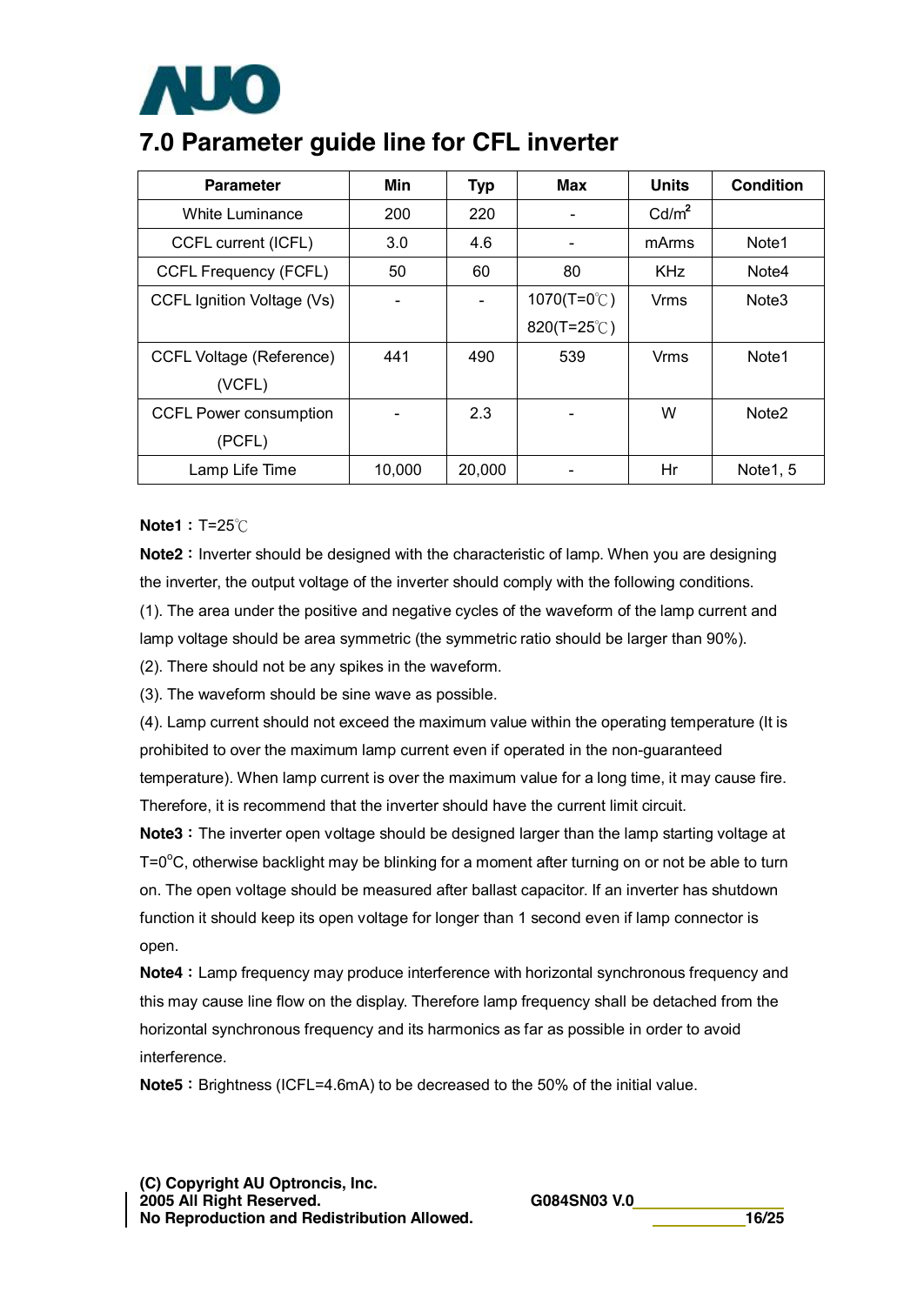

# **8.0 Interface Timings**

Basically, interface timing should match the VESA 800x600 /60Hz(VG901101) manufacturing guide line timing.

## 8.1 Timing Characteristics

#### (a) DE mode

| Item                | <b>Symbol</b> | Min. | Typ. | Max. | Unit       | <b>Remark</b> |
|---------------------|---------------|------|------|------|------------|---------------|
| Clock frequency     | Fck           | 38   | 40   | 48   | <b>MHz</b> |               |
| Horizontal blanking | Thb1          | 50   | 256  | 500  | Clk        |               |
| Vertical blanking   | Tvb1          | 10   | 28   | 150  | Tr         |               |

#### (b) HV mode

| <b>Item</b>             | Symbol | Min.         | Typ. | Max.          | <b>Unit</b> | Remark |
|-------------------------|--------|--------------|------|---------------|-------------|--------|
| Clock frequency         | Fck    | 38           | 40   | 48            | <b>MHz</b>  |        |
| Hsync period            | Th     | 850          | 1056 | 1300          | <b>Clk</b>  |        |
| Hsync pulse width       | Thw    | 10           | 128  |               | Clk         |        |
| Hsync front porch       | Thf    | 15           | 40   |               | Clk         |        |
| Hsync back porch        | Thb    | 10           | 88   | ۰             | <b>Clk</b>  |        |
| Hsync blanking          | Thb1   | 50           | 256  | 500           | <b>Clk</b>  |        |
| Vsync period            | Tv     | 610          | 628  | 750           | Th          |        |
| Vsync pulse width       | Tvw    | 1            | 4    |               | Th          |        |
| Vsync front porch       | Tvf    | $\mathbf{0}$ | 1    | $\frac{1}{2}$ | Th          |        |
| Vsync blanking          | Tvb1   | 10           | 28   | 150           | Th          |        |
| Hsync/Vsync phase shift | Tvpd   | 2            | 320  |               | <b>Clk</b>  |        |

| <b>Item</b>              | <b>Symbol</b> | <b>Value</b> | Unit | <b>Description</b>                                                                              |
|--------------------------|---------------|--------------|------|-------------------------------------------------------------------------------------------------|
| Horizontal display start | The           | 218          | Clk  | After falling edge of Hsync, counting 218clk,<br>then getting valid data from 219th clk's data. |
| Vertical display start   | Tve           | 25           | Th   | After falling edge of Vsync, counting 25th,<br>then getting 26th Th's data.                     |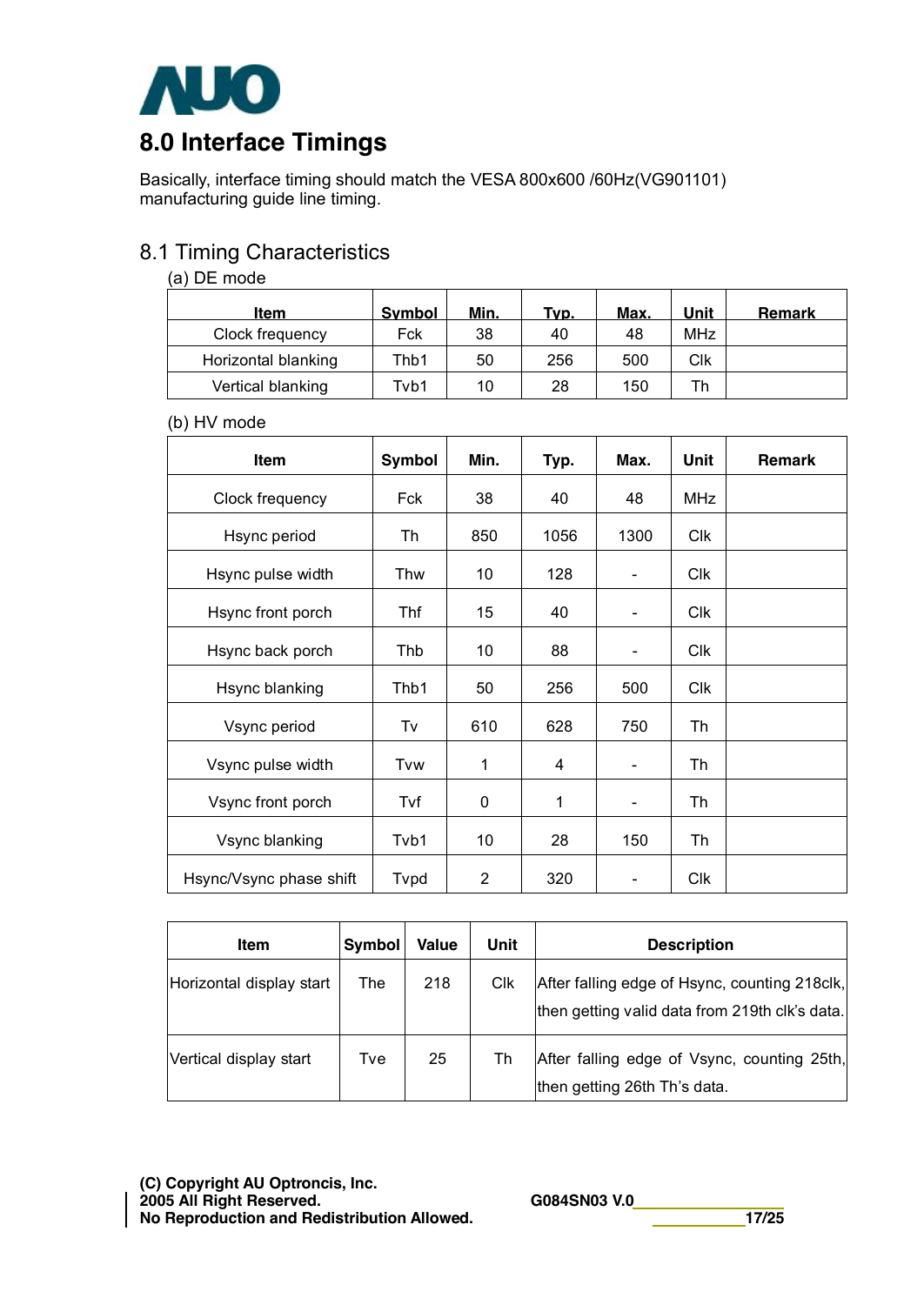

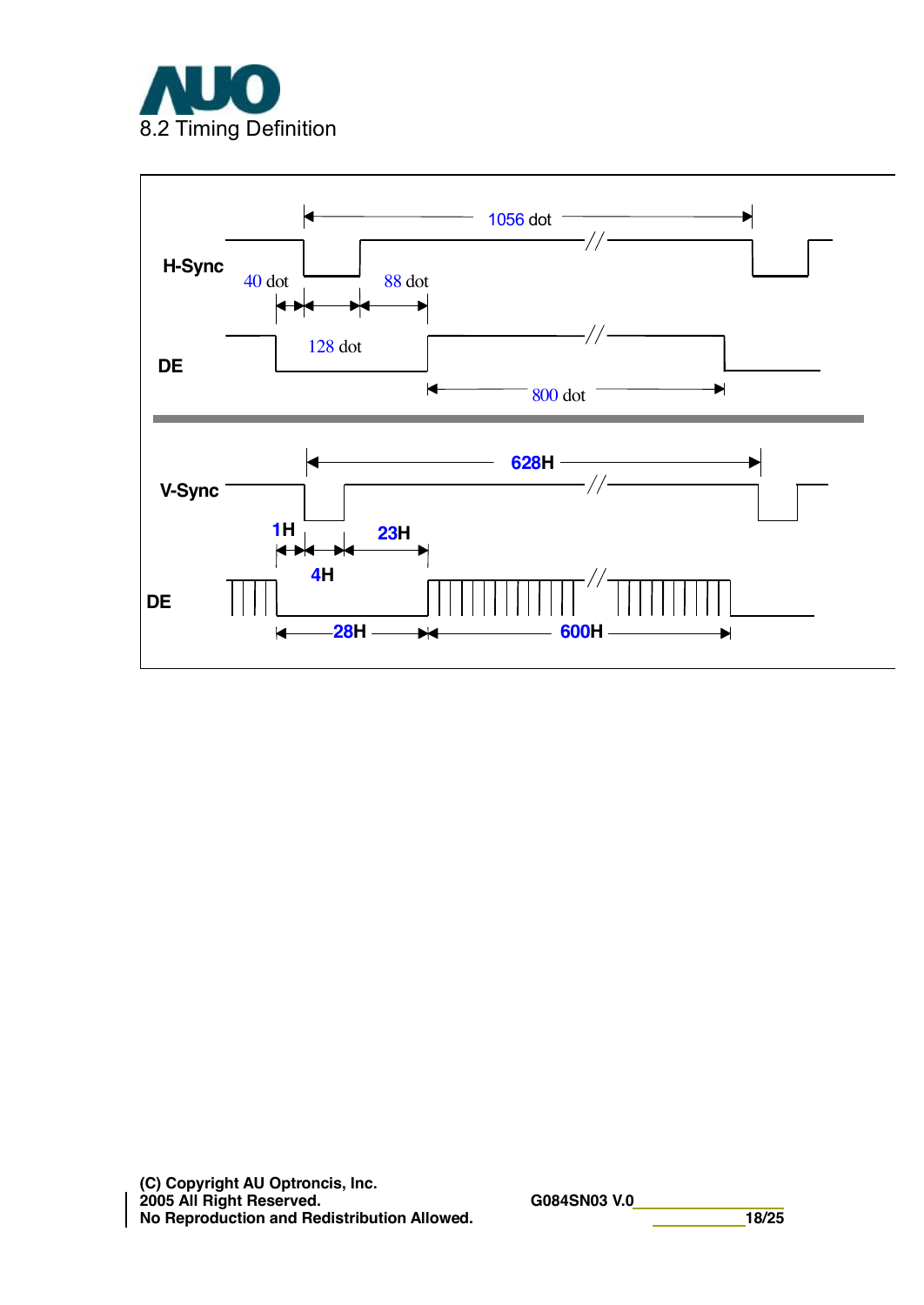

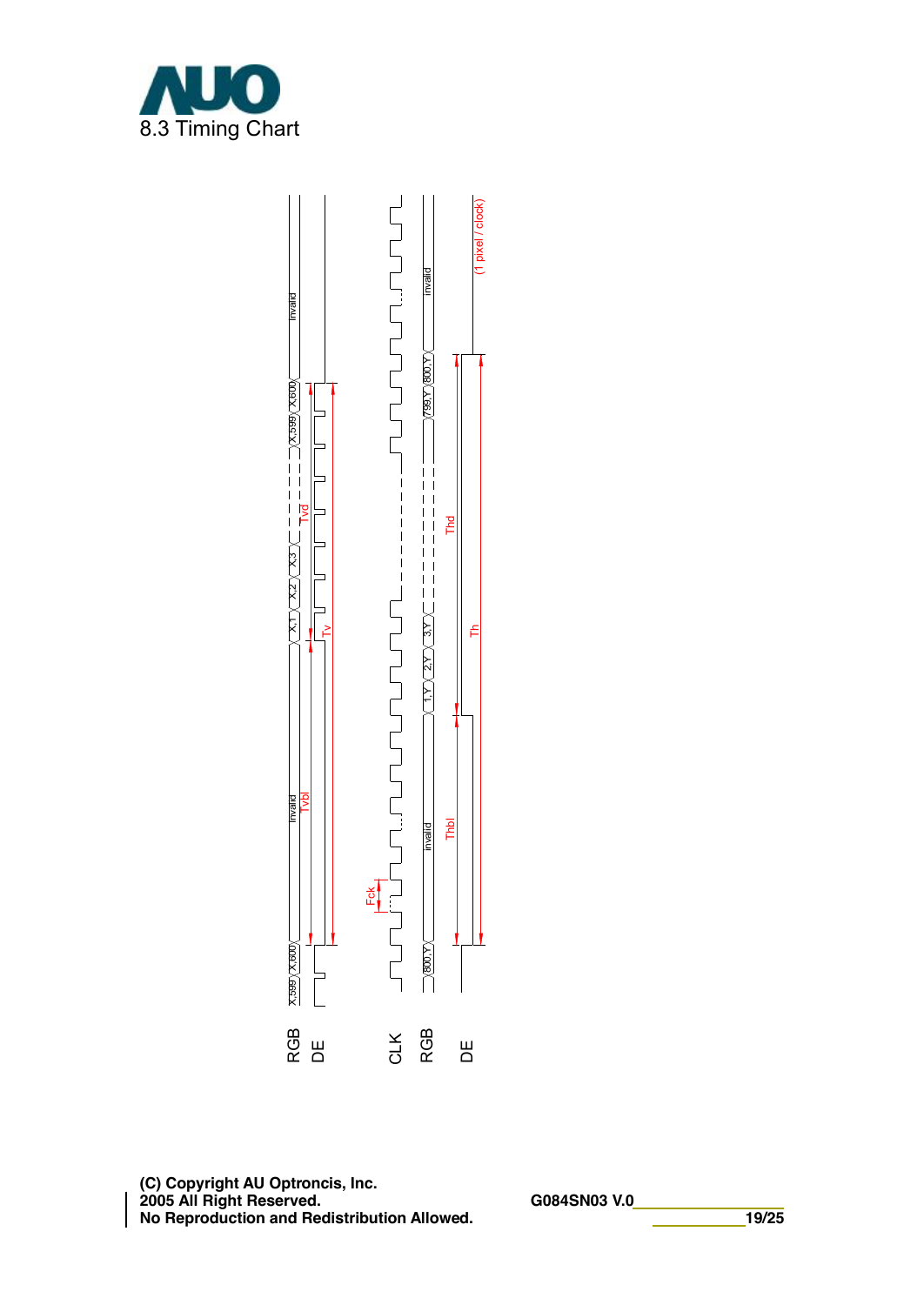

## **9.0 Power Consumption**

Input power specifications are as follows:

| <b>Symbol</b>  | <b>Parameter</b>       | Min | <b>Typ</b> | <b>Max</b> | <b>Units</b> | <b>Condition</b> |
|----------------|------------------------|-----|------------|------------|--------------|------------------|
| <b>VDD</b>     | Logic/LCD Drive        | 3.0 | 3.3        | 3.6        | V            |                  |
|                | Voltage                |     |            |            |              |                  |
| <b>PDD</b>     | <b>VDD Power</b>       |     | 0.76       |            | W            |                  |
| PDD Max        | <b>VDD Power max</b>   |     | 0.86       |            | W            |                  |
| <b>IDD</b>     | <b>IDD Current</b>     |     | 230        |            | mArms        | Note 1           |
| <b>IDD Max</b> | <b>IDD Current max</b> |     | 260        | 310        | mArms        | Note 2           |
| $V_{RP}$       | Power Ripple Voltage   |     | 100        |            | mVp-p        |                  |
| I RUSH         | Inrush Current         |     | 1500       |            | mApeak       |                  |

**Note 1:** Effective value (mArms) at  $V_{CC}$  = 3.3 V/25 °C.



**Note 2:** 



**(C) Copyright AU Optroncis, Inc. 2005 All Right Reserved. G084SN03 V.0 No Reproduction and Redistribution Allowed. 20/25**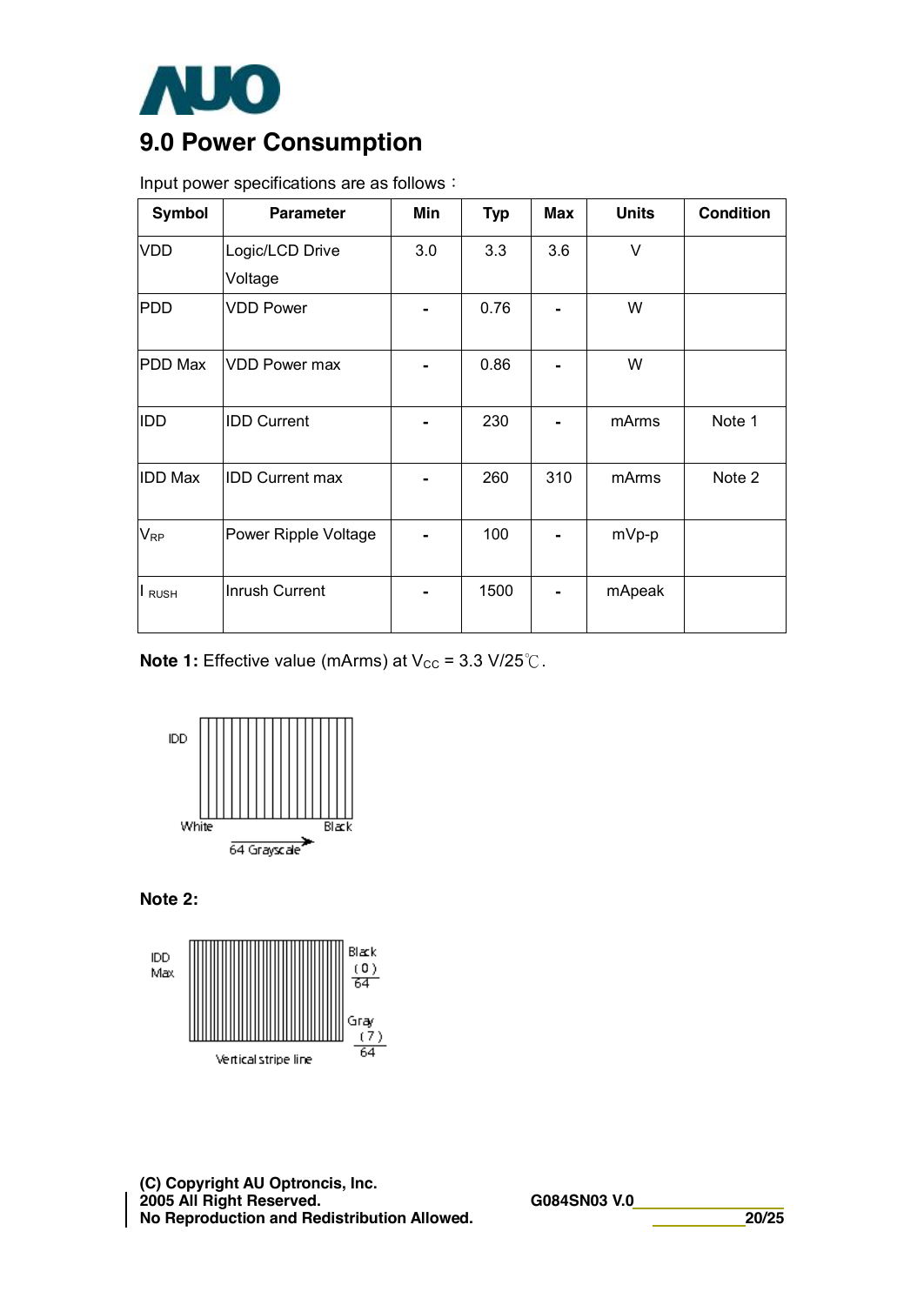



VDD power and lamp on/off sequence is as follows. Interface signals are also shown in the chart. Signals from any system shall be Hi-Z state or low level when VDD is off.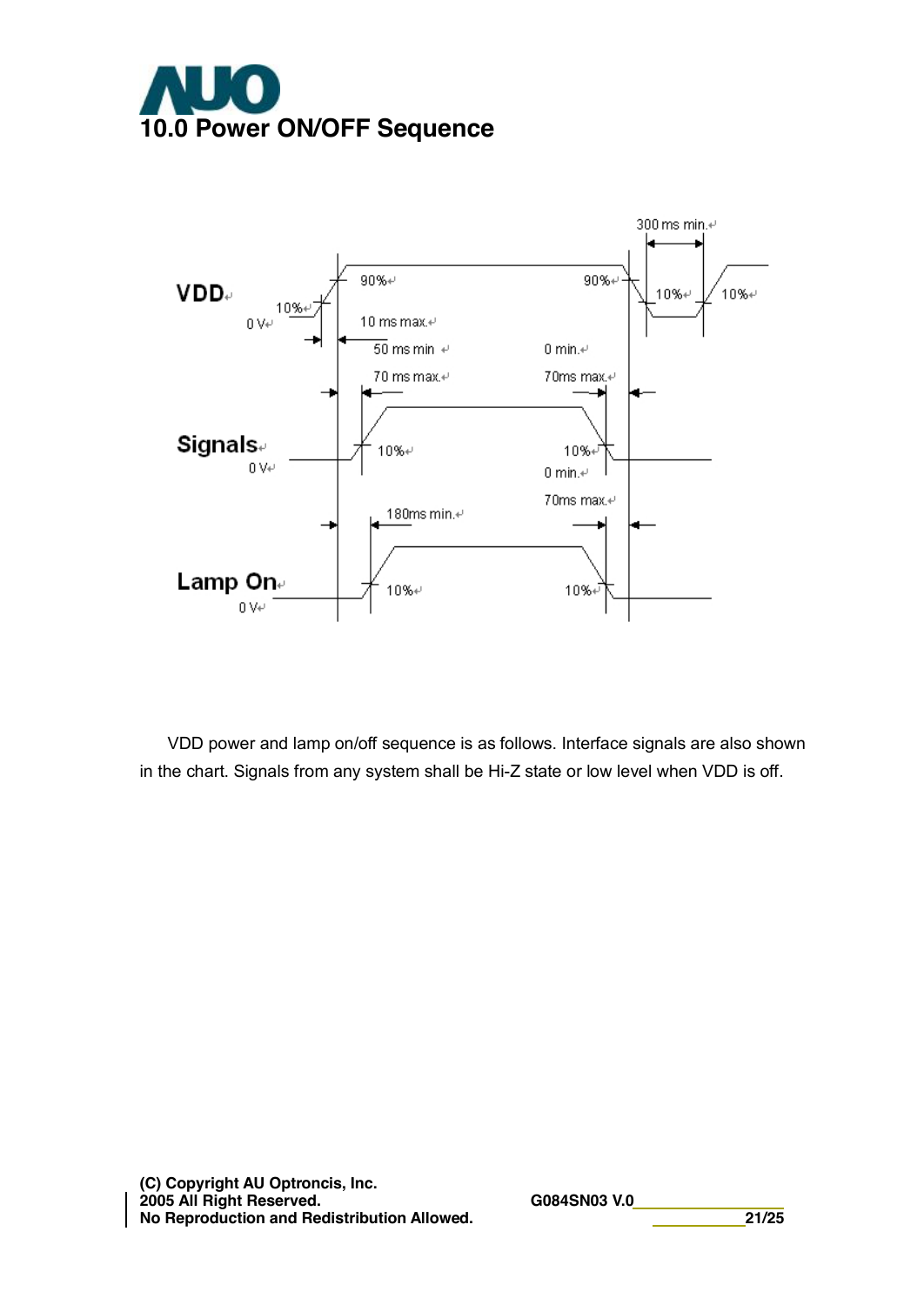

| <b>Test item</b>                              | <b>Test Condition</b>                                                                     | <b>Remark</b> |
|-----------------------------------------------|-------------------------------------------------------------------------------------------|---------------|
| High temperature storage                      | 60°C, 300Hrs                                                                              | Note 1, 2, 3  |
| Low temperature storage                       | -20℃,300Hrs                                                                               | Note 1, 2, 3  |
| High temperature & high<br>humidity operation | 40℃, 90%RH, 300Hrs<br>(No condensation)                                                   | Note 1, 2, 3  |
| High temperature operation                    | 50°C, 300Hrs                                                                              | Note 1, 2, 3  |
| Low temperature operation                     | $0^\circ\text{C}$ , 300Hrs                                                                | Note 1, 2, 3  |
| Temperature cycling<br>(non-operation)        | -20℃ <b>~60</b> ℃<br>1H, 10mins, 1H, 5cycles                                              | Note 1, 2, 3  |
| Electrostatic discharge<br>(non-operation)    | 150 pF, $150 \Omega$ , $10kV$ , 1 second, 9 position<br>on the panel, 10 times each place | Note 3        |
| Vibration<br>(non-operation)                  | Sweep: 1G, $10H_z \sim 500H_z \sim 10H_z/2.5$ min<br>2 hours for each direction X, Y, Z   | Note 1, 2, 3  |
| <b>Mechanical shock</b><br>(non-operation)    | 50G/11ms, 220G/2ms, $\pm X$ , $\pm Y$ , $\pm Z$<br>once for each direction                | Note 1, 2, 3  |

Note 1: Evaluation should be tested after storage at room temperature for one hour. Note 2: There should be no change which might affect the practical display function

when the display quality test is conducted under normal operating condition.

Note 3: Judgement: 1.Function OK.

2.No serious image quality degradation.

### **Display quality**

The display quality of the color TFT-LCD module should be in compliance with the AUO's OQC inspection standard.

#### **Handling precaution**

The Handling of the TFT-LCD should be in compliance with the AUO's handling principle standard.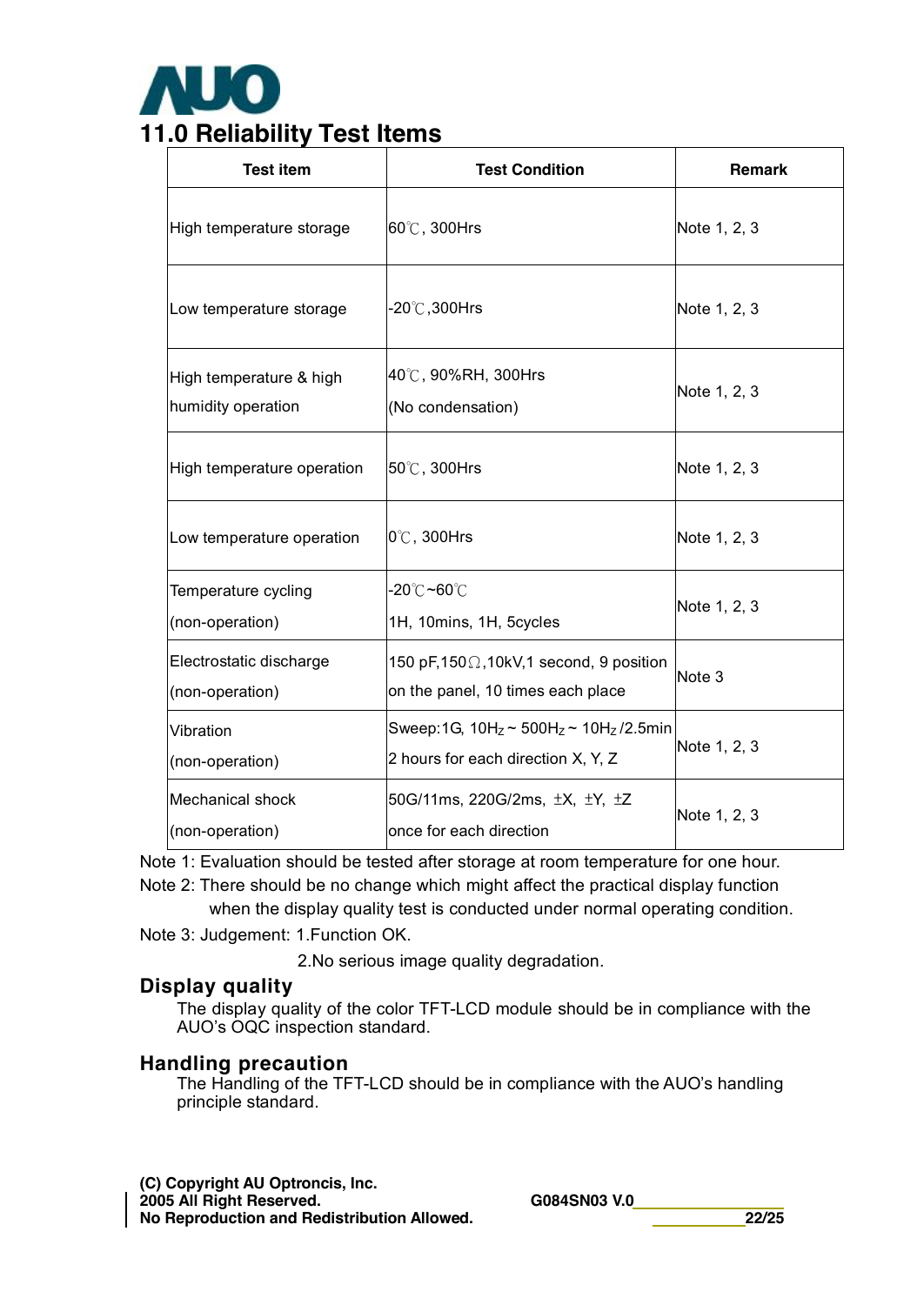



**(C) Copyright AU Optroncis, Inc. 2005 All Right Reserved. G084SN03 V.0 No Reproduction and Redistribution Allowed. 23/25**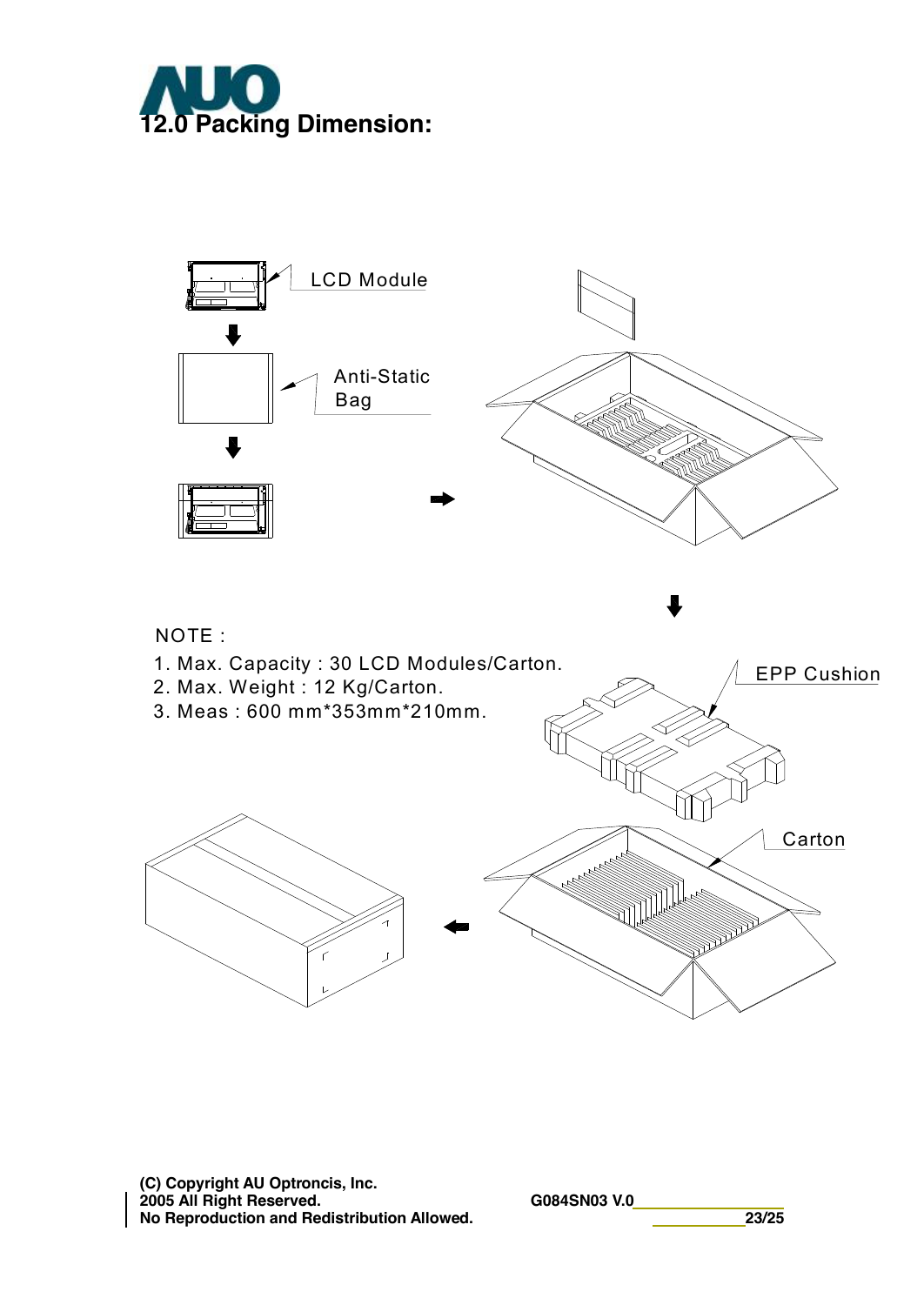

XXXXXXXXX-XXXXX

**C204356** 

Made in China(S1)

**(C) Copyright AU Optroncis, Inc. 2005 All Right Reserved. G084SN03 V.0 No Reproduction and Redistribution Allowed. 24/25**